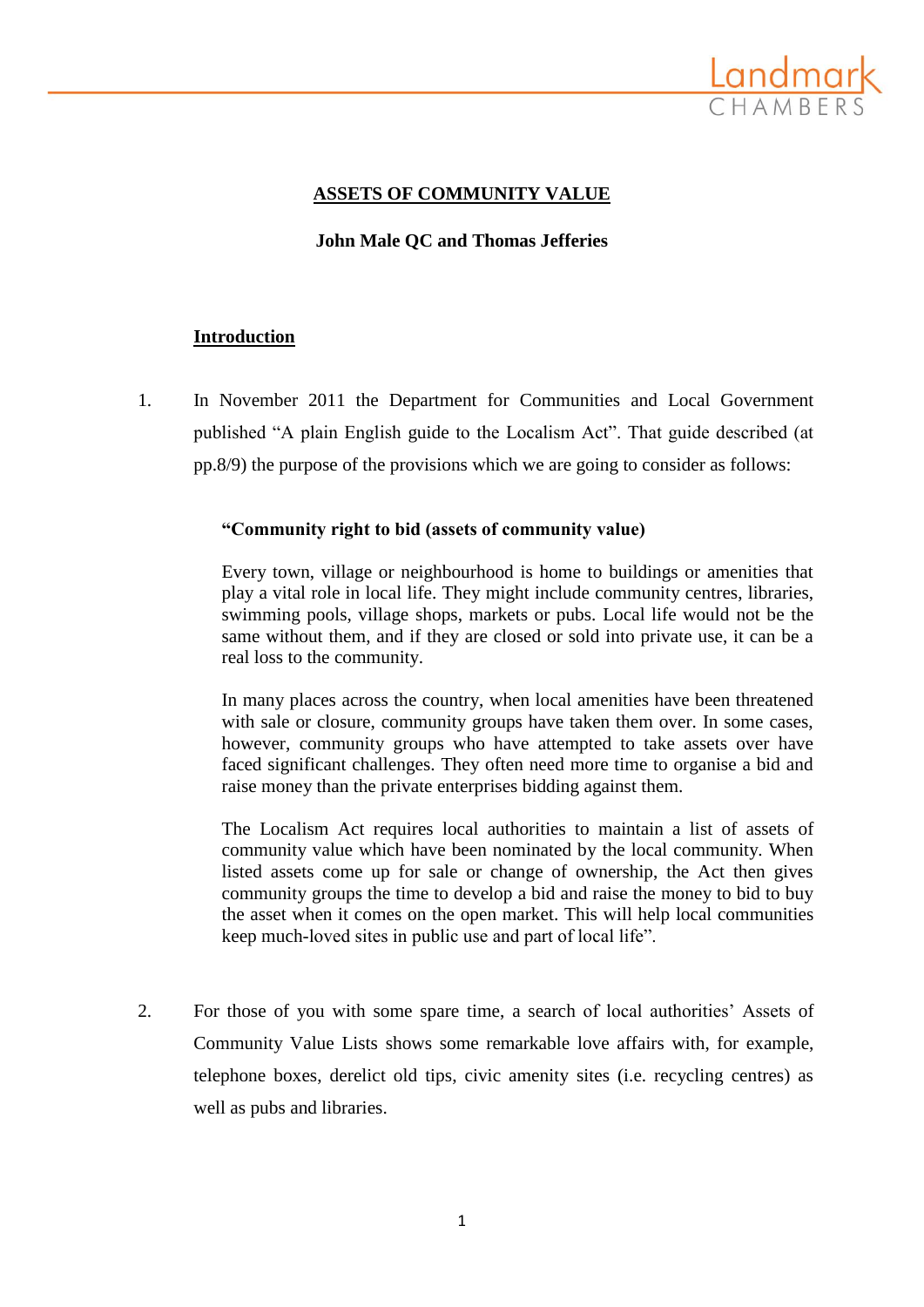

### **The statutory materials and policy statements**

- 3. Part 5 of the Localism Act 2011 is headed "Community Empowerment". Part 5 is a hotch potch of provisions including a "Community right to challenge", a right to oppose or veto excessive council tax rises and the "Community right to bid" with which we are concerned. Specifically, sections 87 to 108 give certain defined local bodies or groups the right to bid (but not a right of first refusal) for land of community value which the owner wants to dispose of. The owner may be entitled to compensation if it suffers loss. The right to compensation lies against the local authority rather than against the local body or group.
- 4. The statutory provisions are supplemented by The Assets of Community Value (England) Regulations 2012 ("the Regulations"), a Policy Statement prepared by the Department for Communities and Local Government ("the Policy Statement") and the plain English guide.
- 5. In summary, each local authority must maintain a list of land in its area that is "land of community value". If land is added to the list it remains on it for five years. During that time, the owner cannot make a "relevant disposal" without giving notice of its wish to do so. The disposal cannot be made if within six weeks a "community interest group" asks to be treated as a potential bidder, and for six months if such a request is made, to give time for the community group to bid. After that period has ended, the disposal can be made within 18 months of the notice. If the disposal is not completed, the process has to start again. Community interest groups have no right to buy, only the right to bid. Compare this with the Scottish position to which we will return at the end of this paper.

### **Land of community value**

6. Section 88 defines "land of community value":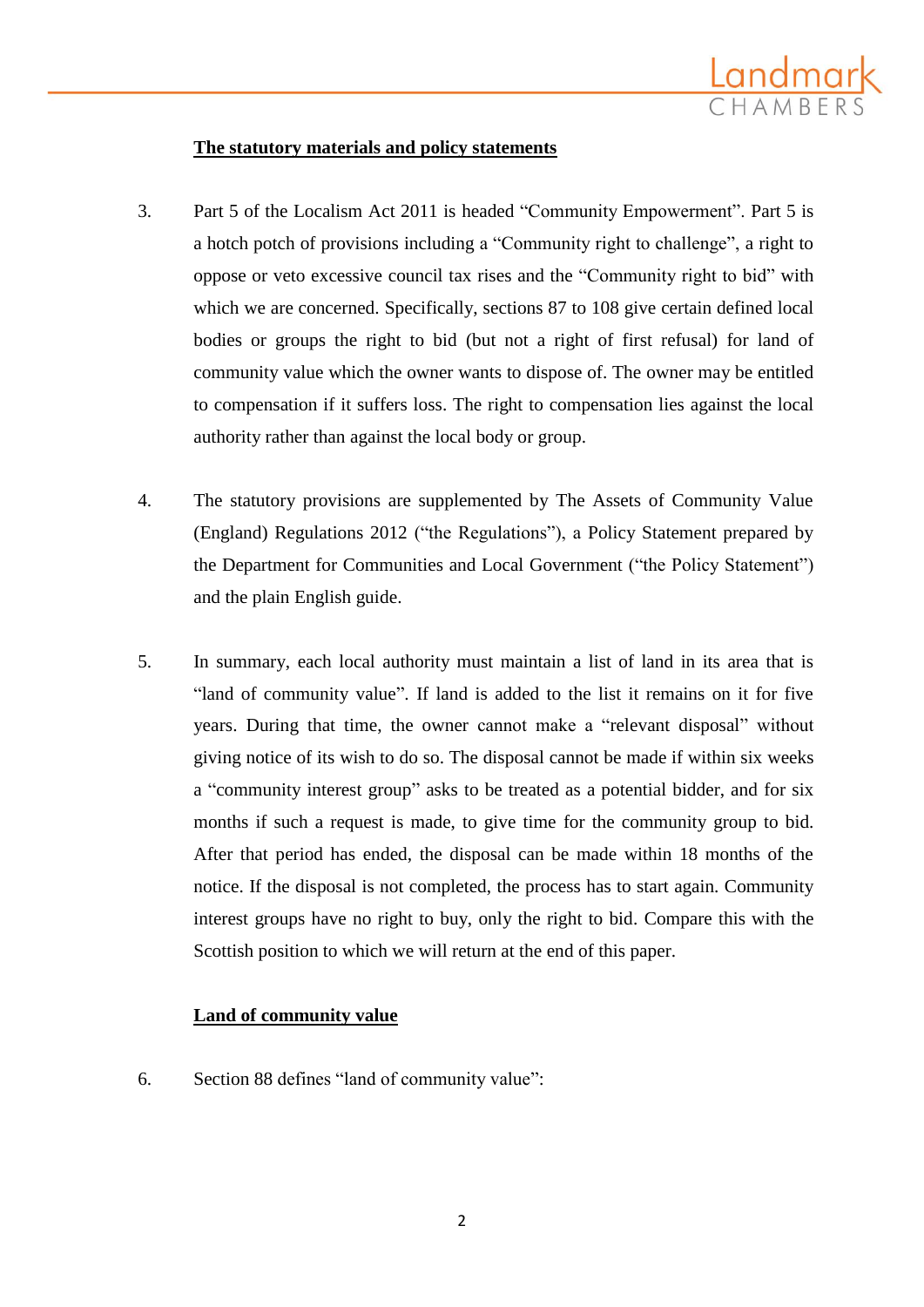

"(1) For the purposes of this Chapter but subject to regulations under subsection (3), a building or other land in a local authority's area is land of community value if in the opinion of the authority—

(a) an actual current use of the building or other land that is not an ancillary use furthers the social wellbeing or social interests of the local community, and

(b) it is realistic to think that there can continue to be non-ancillary use of the building or other land which will further (whether or not in the same way) the social wellbeing or social interests of the local community.

(2) For the purposes of this Chapter but subject to regulations under subsection (3), a building or other land in a local authority's area that is not land of community value as a result of subsection (1) is land of community value if in the opinion of the local authority—

(a) there is a time in the recent past when an actual use of the building or other land that was not an ancillary use furthered the social wellbeing or interests of the local community, and

(b) it is realistic to think that there is a time in the next five years when there could be non-ancillary use of the building or other land that would further (whether or not in the same way as before) the social wellbeing or social interests of the local community."

- (3) The appropriate authority may by regulations
	- (a) provide that a building or other land is not land of community value if the building or other land is specified in the regulations or is of a description specified in the regulations;
	- (b) provide that a building or other land in a local authority's area is not land of community value if the local authority or some other person specified in the regulations considers that the building or other land is of a description specified in the regulations."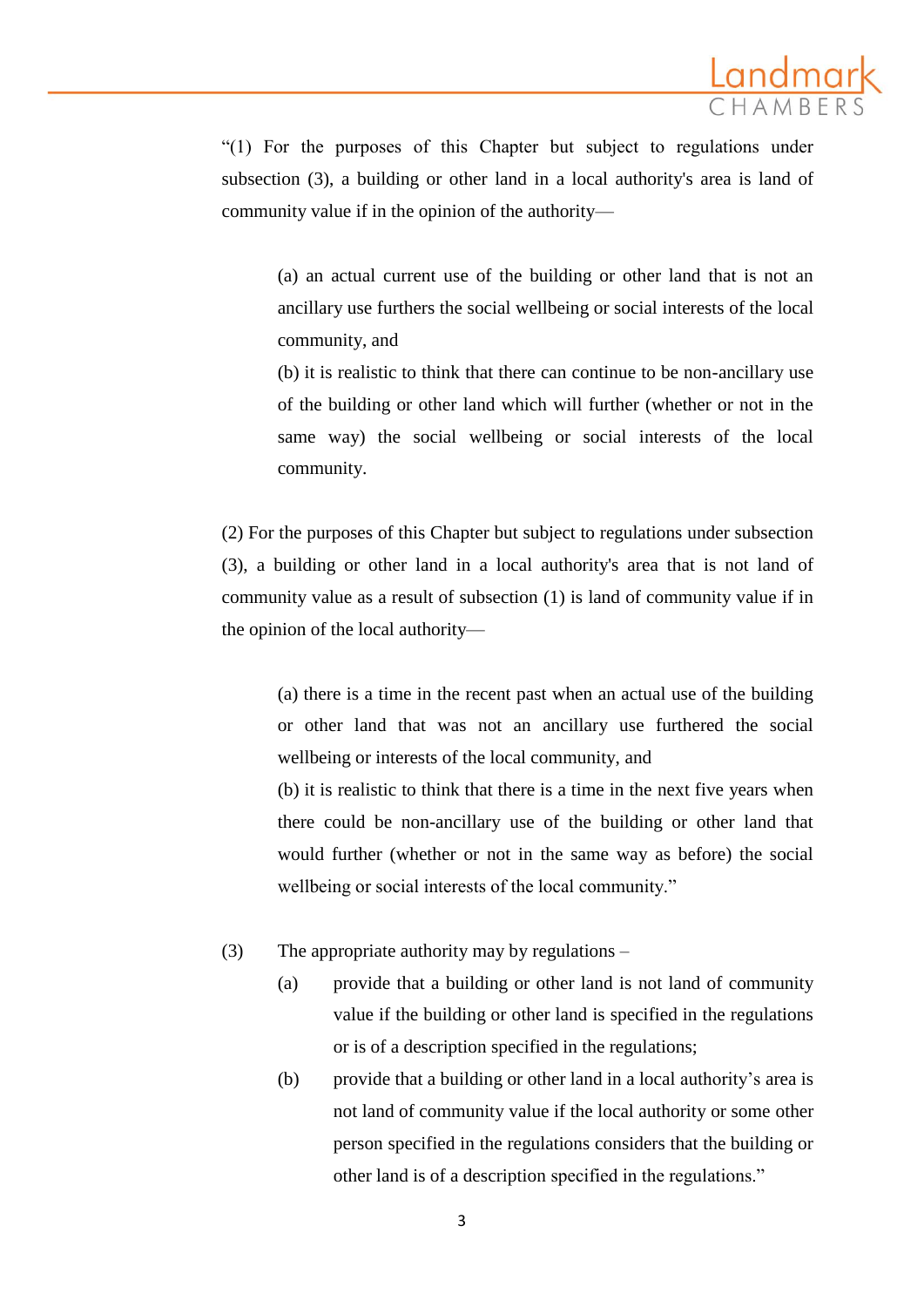

- 7. It can be seen that section 88 defines what is (see subs (1)) and what is not (subs (2)) land of community value, but also provides (see subs (3)) for the addition to those categories by way of the Regulations.
- 8. "Social interests" are defined by section 88(6) as including (in particular) cultural interests, recreational interests or sporting interests.
- 9. "Land" is defined by section 108 as including (a) part of a building, (b) part of any other structure, and (c) mines and minerals, whether or not held with the surface". As the definition is inclusive, it could include open land such as playing fields, playgrounds or other amenity areas.
- 10. The Policy Statement gives the examples of a village shop, pub, community centre and village hall, many of which close each year.
- 11. Where use has ceased, land can still be listed if it has been used for a qualifying use in the "recent past", (see section  $8(2)(a)$ ) and it is realistic to think it could be so used in the next five years.
- 12. Not surprisingly, there is no definition of "recent". The Policy Statement suggests that this depends on the circumstances, and is a matter for the local authority. It says, at p. 6:

"For example, "recent" might be taken as a longer period for instance for land which was formerly used by the public until the MoD took it over for live ammunition practice, than for a derelict building. Ten or even twenty years might be considered recent for the former but not for the latter."

13. Schedule 1 to the Regulations identifies land which is not of community value (and therefore may not be listed). It includes "a residence together with land connected with that residence", unless only part of the building is used as a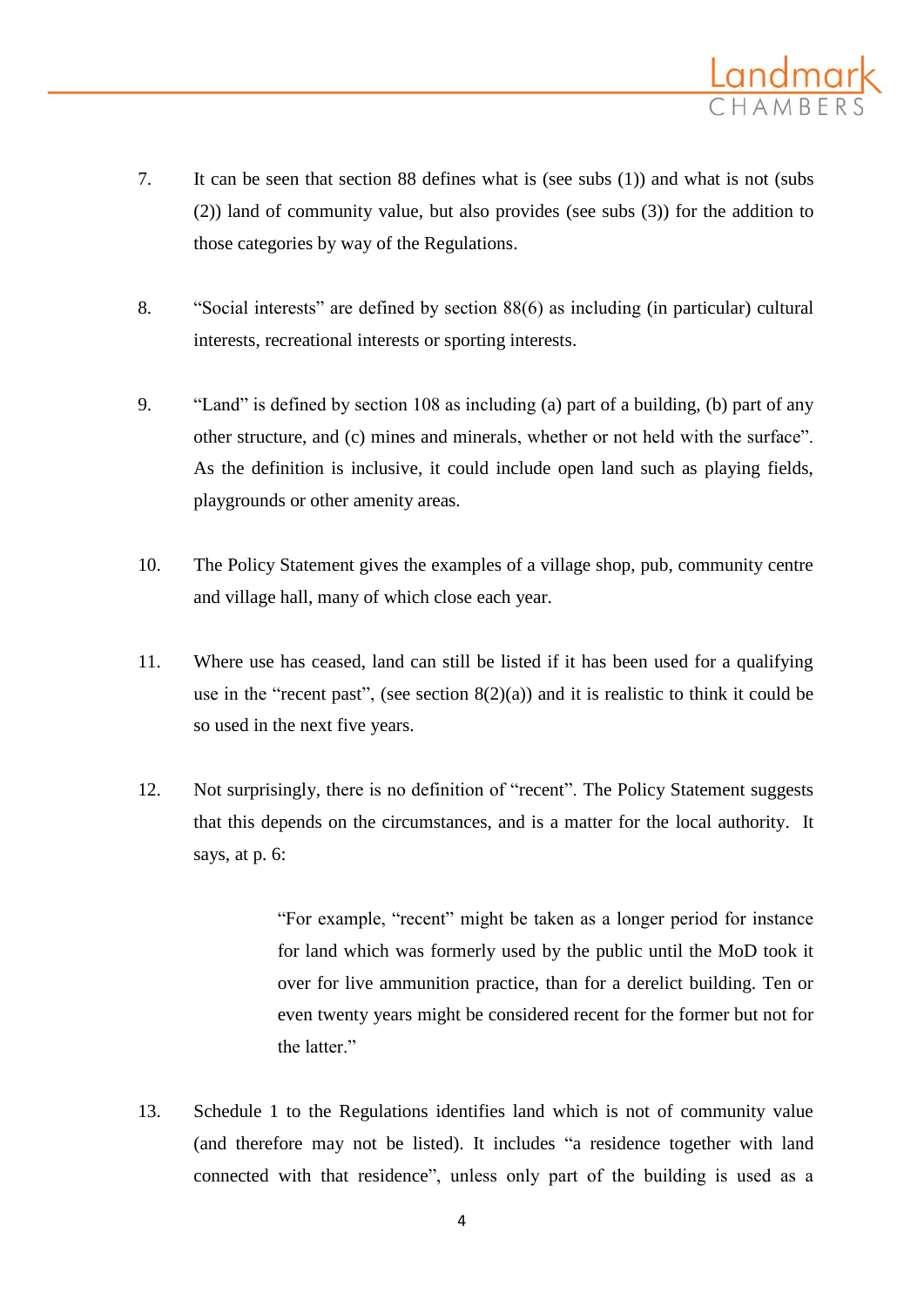

residence, and it would otherwise be eligible for listing: see paragraph 1. It also includes land in respect of which a site licence is required under Part 1 of the Caravan Sites and Control of Development Act 1960: see paragraph 2. It also includes operational land (generally of statutory undertakers) as defined in section 263 of the Town and Country Planning Act 1990.

### **The only way is Essex<sup>1</sup>**

- 14. As this article in the EG shows, the Uttlesford District Council List makes for fascinating reading. A copy of that list is attached.
- 15. It may be relevant that Uttlesford is the authority whose area is most directly affected by any expansion at Stansted and has well organised residents' groups. Or, it may be that the citizens of Uttlesford simply have a strong sense of civic pride.
- 16. More pertinently to those of you here today also attached is what is believed to be the current Bristol City Council list.

### **The listing process**

- 17. Section 89 provides that land can be nominated for listing by:
	- (i) a parish council in England in respect of land in that council's area;
	- (ii) a community council in respect of land in Wales in that Council's area;
	- (iii) a person that is a voluntary or community body (defined by Reg.5) with a local connection (defined by Reg. 4).

Broadly speaking, the bodies in (iii) must be not for profit organisations.

18. The responsible authority must decide whether to list the land within eight weeks of receiving the nomination (Reg. 7). It must consult the owners, lessees and

 $\overline{a}$ 

 $<sup>1</sup>$  See the article in the Estates Gazette, 6 July 2013, p. 87.</sup>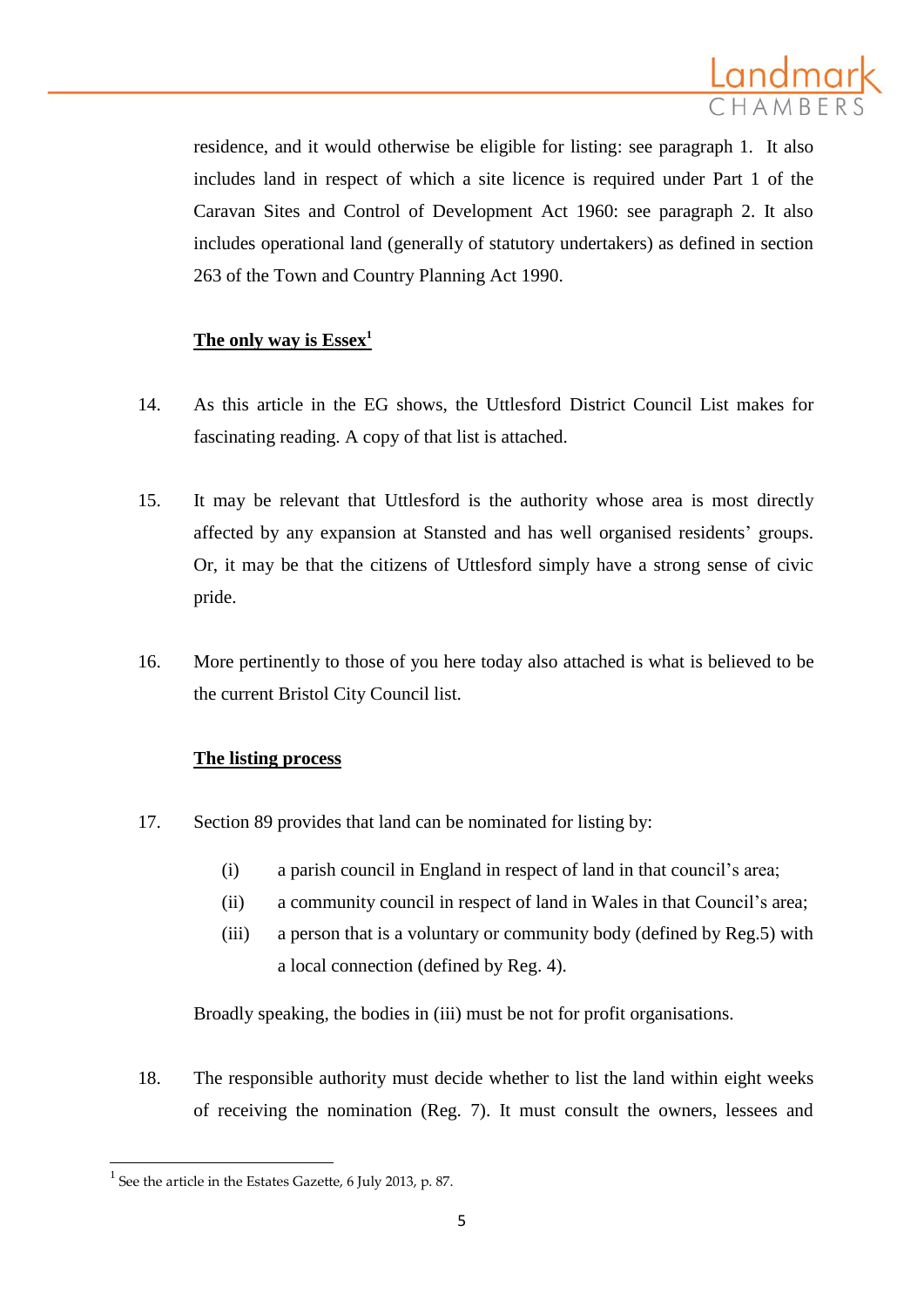

lawful occupiers of the land, and the parish council (Reg 8). It must give notice of its decision to the same people and the nominator (section 91(2)), drawing attention to the consequences of listing and the right of the owner to a review (section  $91(3)$ ).

- 19. The owner of land included in a local authority's list can ask for a review under section 92 within eight weeks of notice of the authority's decision by a different officer of the local authority. Section 92(1) gives the right to "the owner". In contrast (and potentially in conflict with section 92(1)) the regulations suggest that the right is available to "an owner" (Reg 10). The "owner" is the owner of the freehold, or if there are leases granted for terms exceeding 25 years, the lowest in the chain: see section 107. The Secretary of State can change the definition: see section 107(6).
- 20. On the review there is a right to an oral hearing and to make representations: see Schedule 2 to the Regulations. An appeal can be made from the review decision to the First Tier Tribunal by the same owner or his successor (Reg 11).
- 21. The nominator is given no statutory right to a review or appeal. It would seem therefore that his only remedy would be to seek to challenge the local authority's decision by judicial review.
- 22. In addition to listing the land successfully nominated, it must also identify all land unsuccessfully nominated for listing for at least five years after the nomination, with the reasons for not listing it (section 93(3))

### **Effect of listing**

23. Land included in the list remains on it for five years: see section 87(3). Specifically, section 87(3) provides that "the entry for that land is to be removed from the list with effect from the end of the period of 5 years beginning with the date of [the] entry". It is unclear whether there could then be a further entry.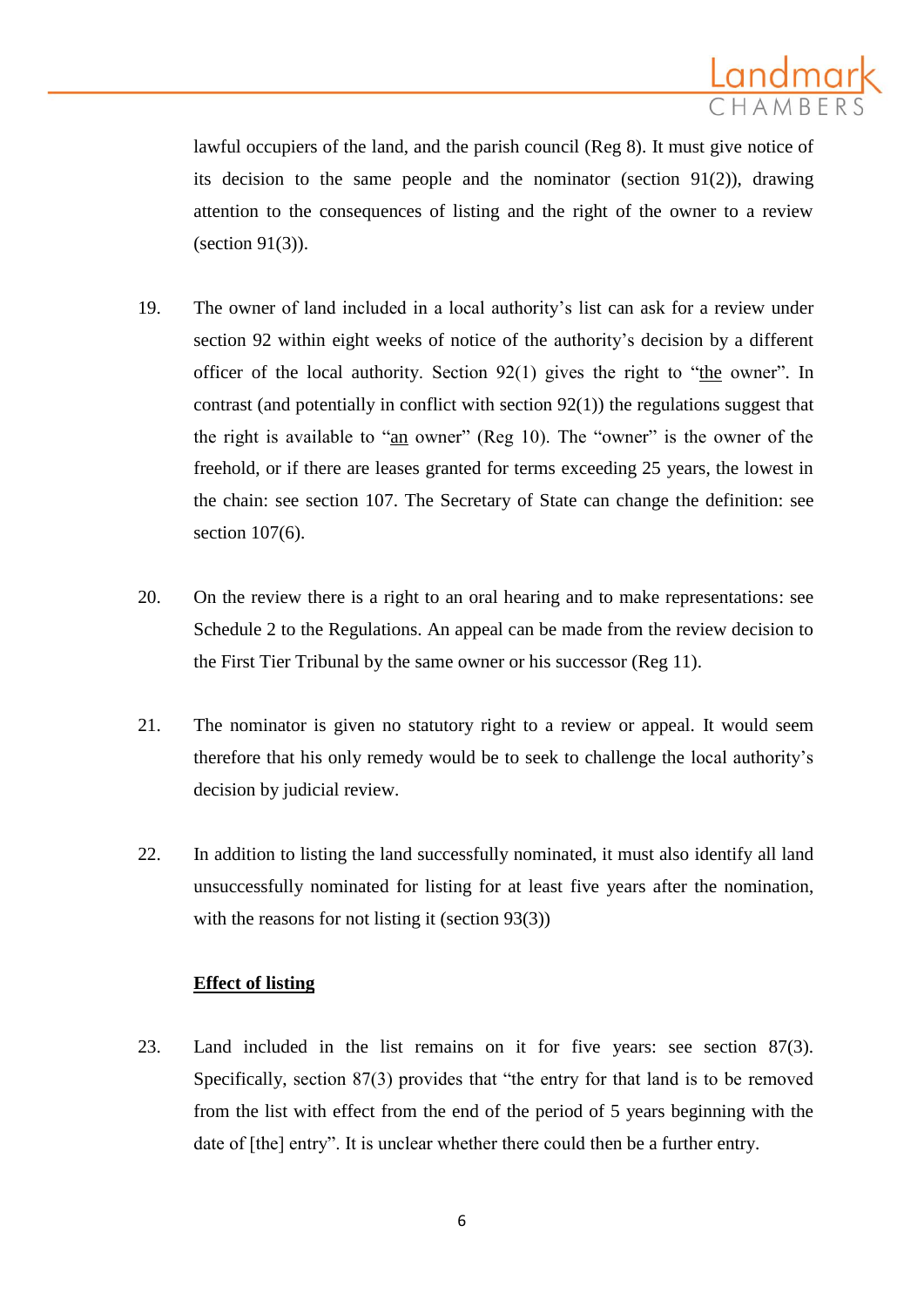

- 24. The listing is a local land charge (section 100), and the Council must apply to register a restriction on any registered title (see Schedule 4, paragraph 4 to the Regulations).
- 25. While land is on the list an owner cannot make a "relevant disposal" without following the statutory procedure and also waiting for the moratorium to expire: section  $95(1)$ .
- 26. A disposal which contravenes section 95(1) is ineffective, unless the disponor is unaware that the land is listed, having made all reasonable efforts to find out: see Regulation 21(1) and (2).
- 27. There are important consequential amendments to the Land Registration Rules 2003 which reinforce the provisions mentioned in the last three paragraphs of this paper: see Schedule 4 to the Regulations. In summary, a purchaser cannot register its title to an asset of community value unless it provides a conveyancer's certificate that the moratorium procedures have been complied with: see Schedule 4 para.2 amending the 2003 Rules.

### **The moratorium**

28. Section 95 deals with the "moratorium". Sub-section (1) provides as follows:

"(1) A person who is an owner of land included in a local authority's list of assets of community value must not enter into a relevant disposal of the land unless each of conditions A to C is met."

29. The owner proposing to make a "relevant disposal" must notify the local authority in writing of his wish to enter into a relevant disposal: see section 95(2). This is condition A. The local authority must make an entry of that notification in the list, and give notice to the nominator: see section 97.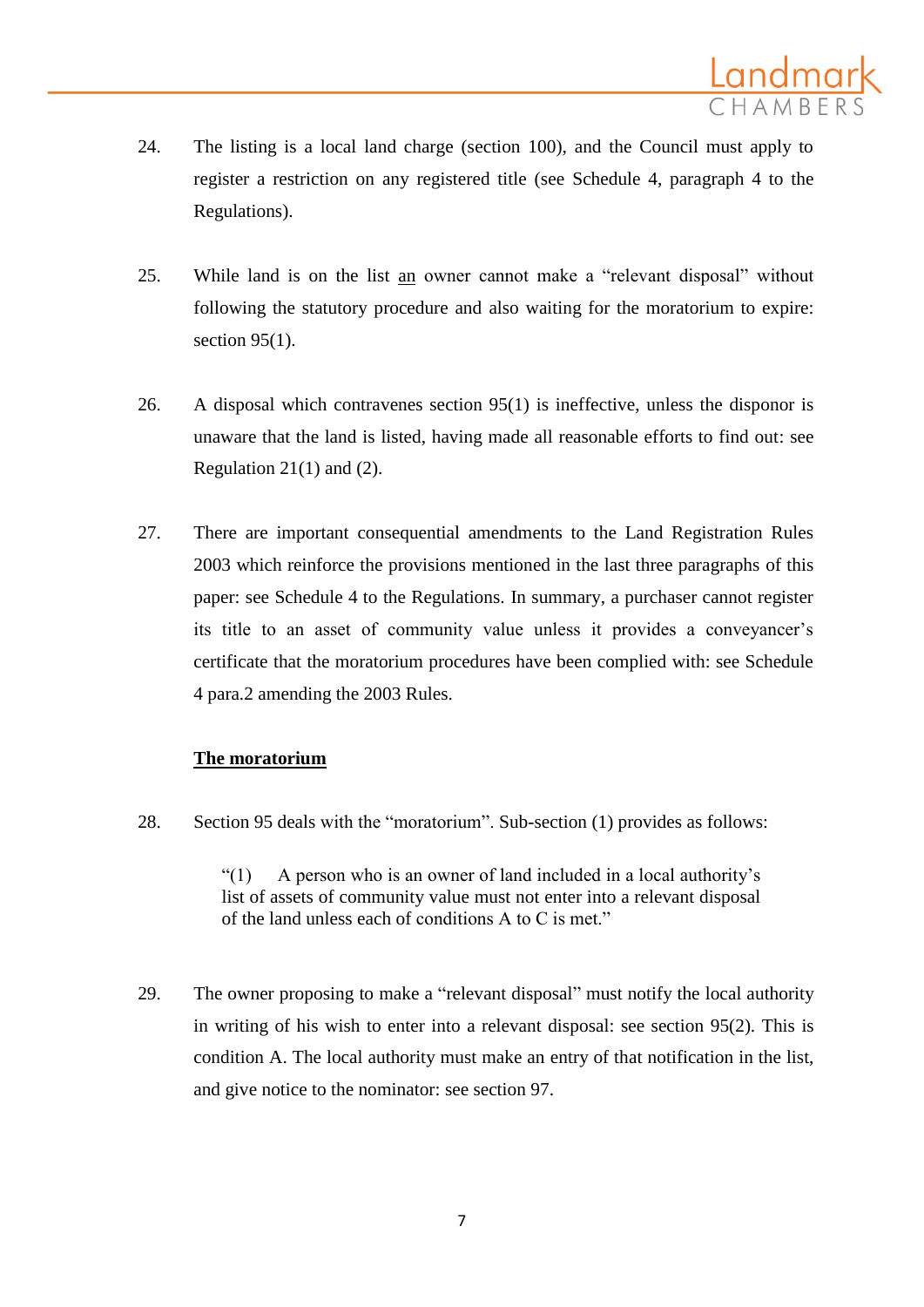

- 30. There is then an "interim moratorium period" of six weeks from the notification under section 95(2) during which any "community interest group" (broadly the same as, but not all of, the bodies who can make a nomination (Reg.12)) can make a written request to the local authority to be treated as a potential bidder: see section 95(3). The local authority must pass on any such request to the owner: see section 98. If such a request is received, there is then a "full moratorium period" of six months.
- 31. Condition B is that either the interim period has ended without the local authority having received during the period any such written request from any such community interest group, or the full moratorium period has ended.
- 32. If no request is made within six weeks, or if a request is made and the full moratorium period has ended, the owner can make the disposal within the period of 18 months from the date of the section 95(2) notification. This is called "the protected period": see section 95(4) and (6). Condition C is that the protected period has not ended.
- 33. During the protected period, the owner can make a disposal to a community interest group: see Regulation 13. However, the community interest group has no right to buy, or even to be considered as a buyer. Its only right is to bid.
- 34. If a local authority itself is the owner and has itself decided to list the land, it will have to have regard to the listing, and balance the social benefits of disposal to a community group against the benefit of securing the best price. Any such decision could be susceptible to judicial review.

### **Relevant disposals**

35. It can be seen that the above provisions relate to "relevant disposals". A relevant disposal is defined by section 96 as follows: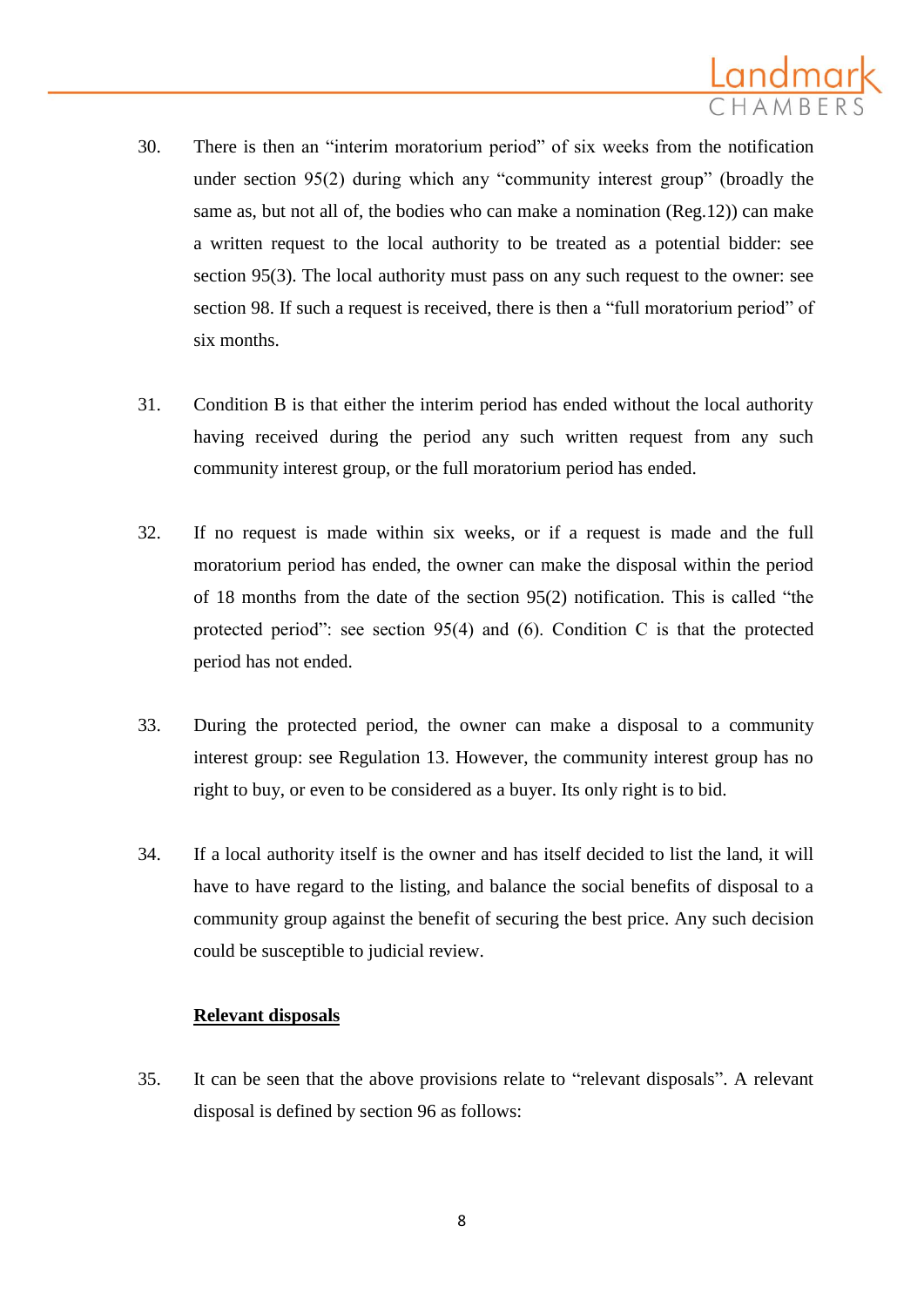

"(2) A disposal of the freehold estate in land is a relevant disposal of the land if it is a disposal with vacant possession.

(3) A grant or assignment of a qualifying leasehold estate in land is a relevant disposal of the land if it is a grant or assignment with vacant possession.

(4) If a relevant disposal within subsection (2) or (3) is made in pursuance of a binding agreement to make it, the disposal is entered into when the agreement becomes binding.

(5) Subject to subsection (4), a relevant disposal within subsection (2) or (3) is entered into when it takes place.

(6) In this section "qualifying leasehold estate", in relation to any land, means an estate by virtue of a lease of the land for a term which, when granted, had at least 25 years to run."

- 36. The terms of this definition are important. A sale of the freehold without vacant possession (say for example, subject to a leasehold interest) would not fall within the definition. Nor would the grant of a lease for less than 25 years. This may provide scope for legitimate avoidance. Assume the sale of freehold land with vacant possession. A short lease of land could be granted. Provided that lease was not regarded as a sham, the land could then be sold subject to the lease. The disposal would not be with vacant possession, and therefore not a relevant disposal.
- 37. A number of relevant disposals are excluded from the moratorium provisions by section 96(1) and Schedule 3 to the Regulations. They include gifts, transfers between family members, and disposals by trustees or executors, on divorce or insolvency.
- 38. Attention is drawn to the following exceptions which may also be helpful to landowner clients:
	- (i) a disposal of land only part of which is listed, so long as it is a single unit in single ownership (see section  $96(5)(e)$  and the Regulations, Schedule 3, paragraph 1);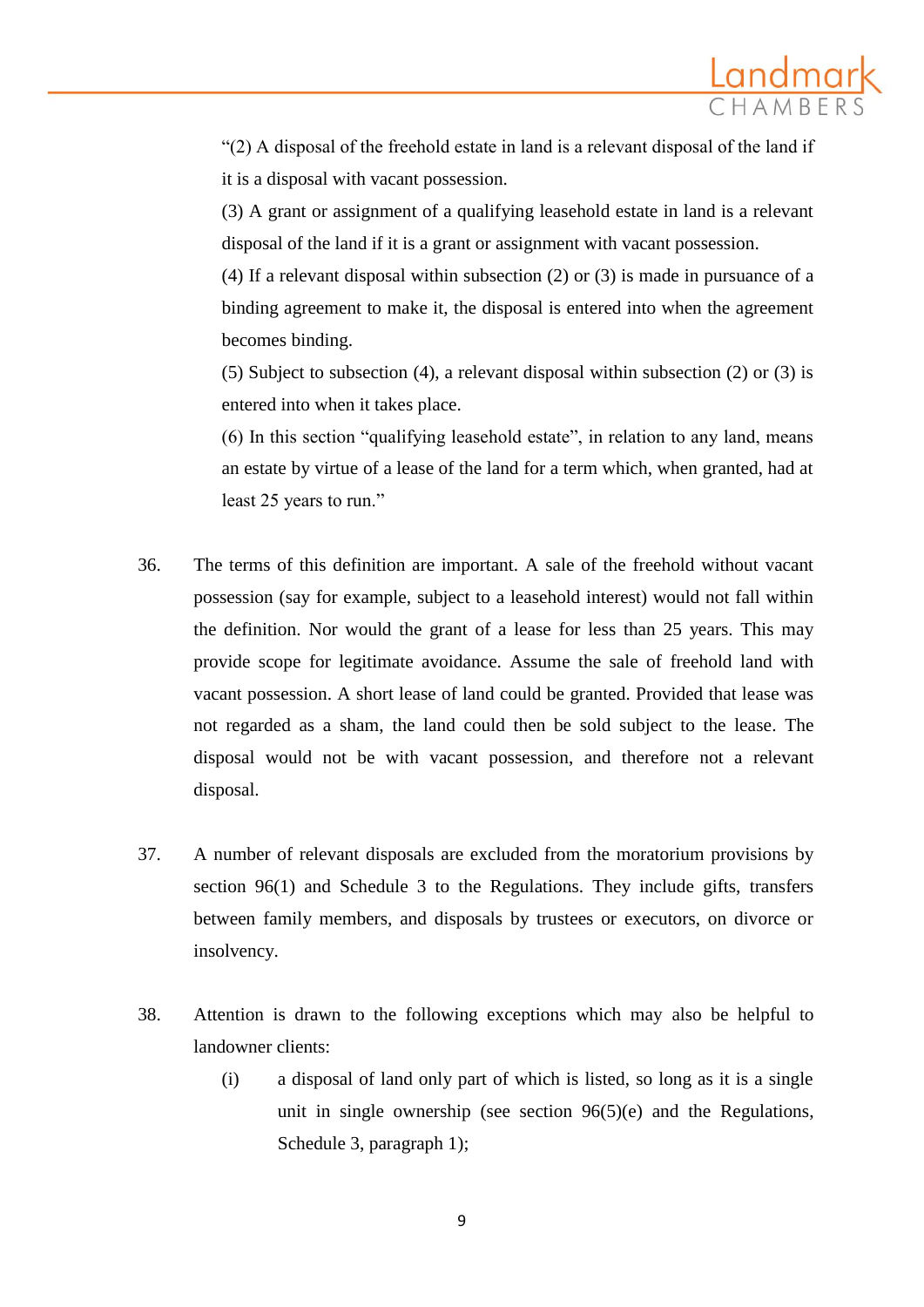

- (ii) if the disposal is of an estate in land on which a business is carried on and at the same time and to the same person as a disposal of that business as a going concern" (section  $96(5)(f)$ );
- (iii) a disposal to a particular person pursuant to a s106 obligation entered into before the listing (para.4 $(1)(a)$ );
- (iv) a disposal pursuant to a legally enforceable option or right or preemption (para 4) enter into before the listing (para.4(1)(b));
- (v) a disposal by a mortgagee exercising a power of sale (para 6);
- (vi) a disposal to a "group undertaking" (para 10);
- (vii) a disposal which is subject to a statutory requirement regarding the making of the disposal, where that requirement could not be observed if the requirements of section 95(1) were complied with (para 15).

### **Implications for publicly owned land**

- 39. If the land and buildings which are listed are owned by a local authority or other public body, they may face difficult decisions.
- 40. So, a building may only be nominated because of a threat of closure and sale, for example a library. The issue on listing is likely to be whether it is realistic to think there can continue to be use which furthers social wellbeing or interests. That in turn may depend on whether, for example, the Council would be willing to grant a lease to a community body at a discounted rent, or sell at below market value.
- 41. A local authority has power to sell under s123 of the Local Government Act 1972, but:

"Except with the consent of the Secretary of State, a council shall not dispose of land under this section, otherwise than by way of a short tenancy, for a consideration less than the best that can reasonably be obtained."

42. The duty to obtain the best price is subject to the General Disposals Consent 2003, which allows sale of land at a discount of up to  $\pounds 2m$  where it would, in the opinion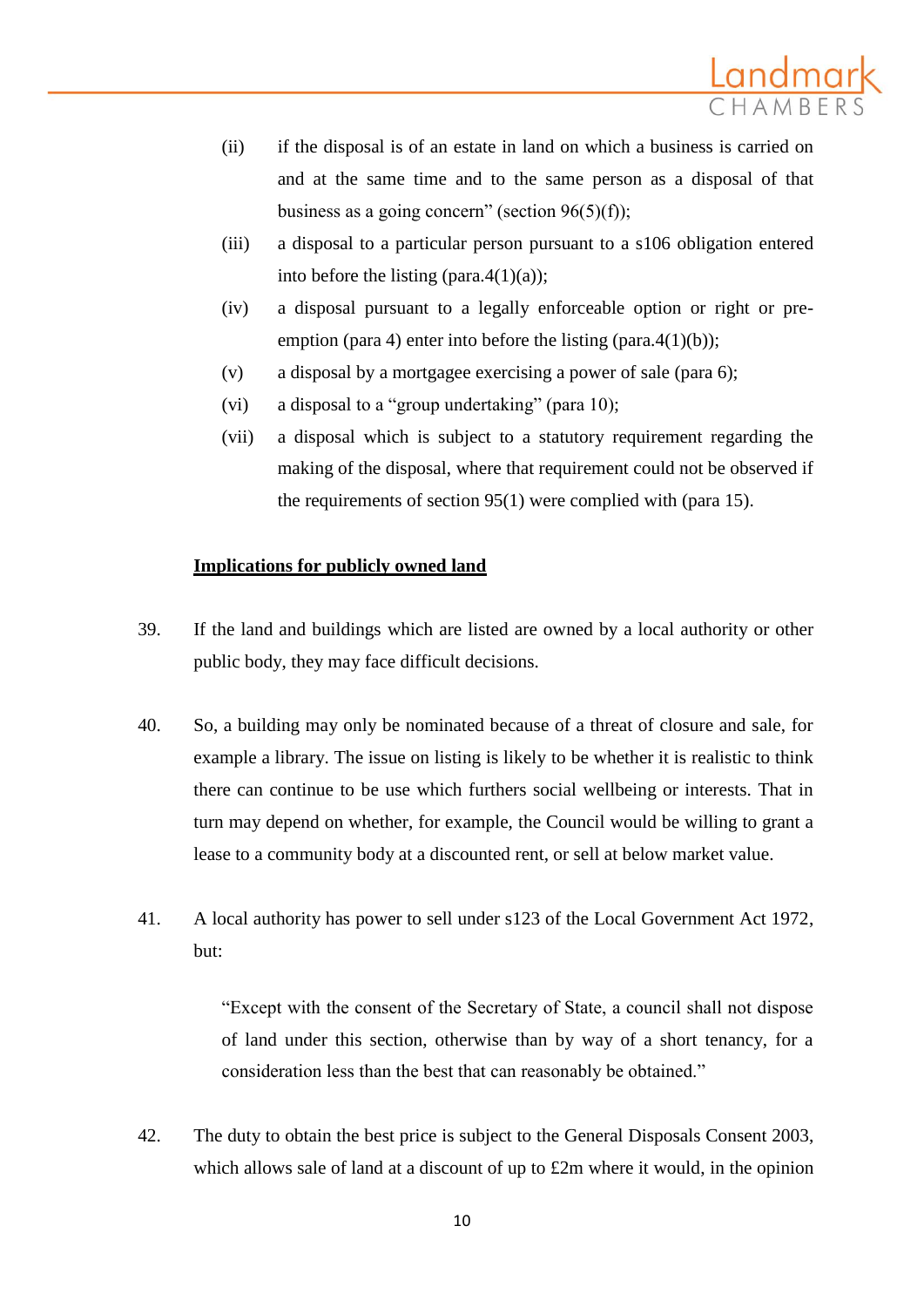

of the authority, promote or improve the economic social or environmental wellbeing of its area or residents.

- 43. The local authority therefore has power to sell at a discounted price to promote well-being. So, it could sell the library at a discount to a local group. If, however, it wants to sell to a developer to get the best price, it might be able to justify refusing to list on the ground that it intends to sell at the best price and it is unrealistic to think that any community interest group could afford to pay the market price. However, it would probably have to take into account the prospect of a community group being able to raise the fund to pay the market price.
- 44. If the building has been listed, the Policy Guidance indicates (at pp.5/6) that the listing may affect planning decisions: "it is open to the Local Planning Authority to decide that listing as an asset of community value is a material consideration if an application for change of use is submitted."
- 45. For the same reason, the listing is presumably a material consideration in relation to whether, to whom and on what terms the land should be sold.
- 46. The question arises whether a purchaser would be protected by the "safe harbour" provision in section 128(2) LGA 1972 which provides:

"Where under the foregoing provisions of this Part of this Act or under any other enactment, whether passed before, at the same time as, or after, this Act, a local authority purport to acquire, appropriate or dispose of land, then –

(a) in favour of any person claiming under the authority, the acquisition, appropriation or disposal so purporting to be made shall not be invalid by reason that any consent of a Minister which is required thereto has not been given or that any requirement as to advertisement or consideration of objections has not been complied with, and

(b) a person dealing with the authority or a person claiming under the authority shall not be concerned to see or enquire whether any such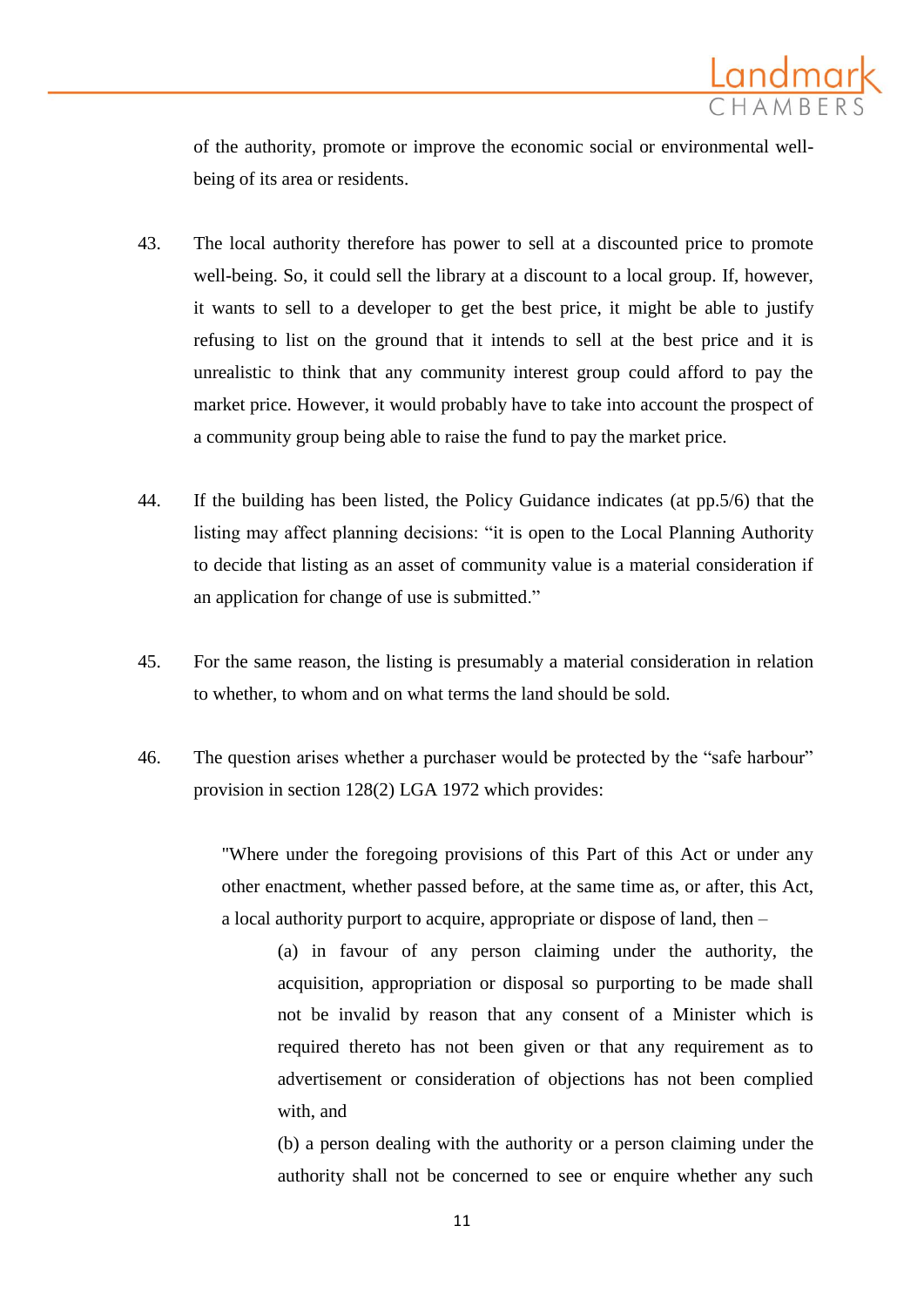

consent has been given or whether any such requirement has been complied with".

- 47. This is a commonly found provision designed to protect purchasers. It has been held that it prevents the sale from being impeached on grounds that it was at an undervalue by any means, including judicial review, and regardless of whether the challenge is made by the vendor or a third party. See London Borough of Barnet v Barnet Football Club Holdings Ltd [2004] EWHC 519.
- 48. It seems unlikely, however, that it would afford any protection to a purchaser from a local authority in breach of section 95(1), because the invalidity would not result from the lack of consent or non-compliance with any requirement as to advertisement or consideration of objections. Also, reg.21(1) and (2) expressly deal with the consequences of contravention of section 95(1) and reg.21(1) provides that the "disposal of land is ineffective". Reg. 21(2) provides that para.(1) does not apply if the person making the disposal, having made all reasonable efforts to find out if the land to be disposed of is listed, does not know that it is listed at the time the dispute is entered into. There are therefore express provisions which protect a purchaser.

### **Compensation**

- 49. Section 99 and Regulation 14 make provision for compensation to be paid by the responsible authority to an owner who has suffered loss as a result of the listing. It is worth setting out some of the detailed compensation provisions as they define the who, when and what of compensation.
- 50. In particular, Regulation 14 provides as follows:

### "**Compensation**

14. (1) An owner or former owner of listed land or of previously listed land, other than an owner or former owner specified in regulation 15, is entitled to compensation from the responsible authority of such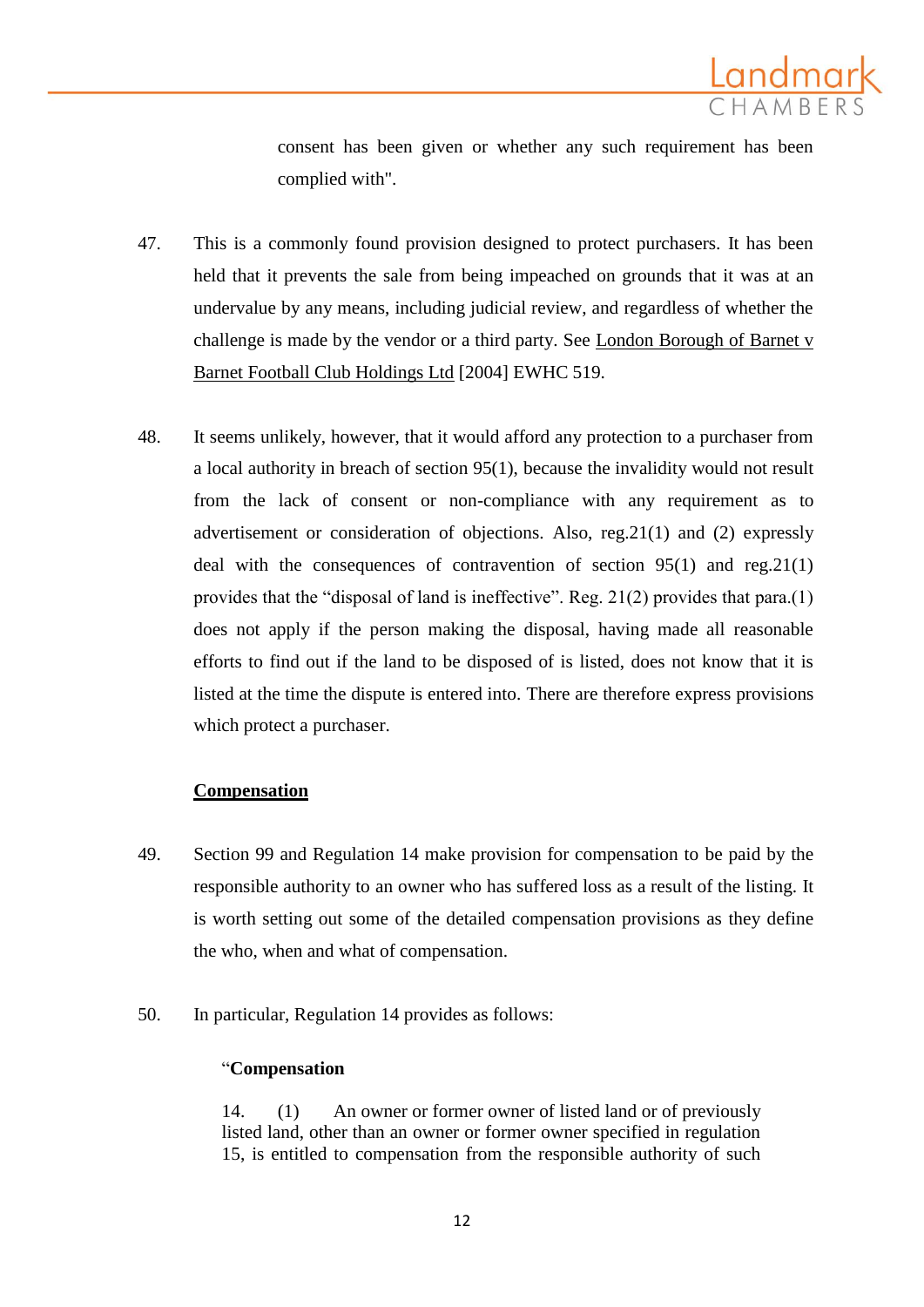

amount as the authority may determine where the circumstances in paragraph (2) apply.

(2) The circumstances mentioned in paragraph (1) are that the person making the claim has, at a time when the person was the owner of the land and the land was listed, incurred loss or expense in relation to the land which would be likely not to have been incurred if the land had not been listed.

(3) For the avoidance of doubt, and without prejudice to other types of claim which may be made, the following types of claim may be made –

- (a) a claim arising from any period of delay in entering into a binding agreement to sell the land which is wholly caused –
	- (i) by relevant disposals of the land being prohibited by section 95(1) of the Act during any part of the relevant six weeks that is on or after the date on which the responsible authority receives notification under section 95(2) of the Act in relation to the land, or
	- (ii) in a case where the prohibition continues during the six months beginning with that date, by relevant disposals of the land being prohibited during any part of the relevant six months that is on or after that date; and
- (b) a claim for reasonable legal expenses incurred in a successful appeal to the First-Tier Tribunal against the responsible authority's decision –
	- (i) to list the land,
	- (ii) to refuse to pay compensation, or
	- (iii) with regard to the amount of compensation offered or paid."
- 51. The regulations specifically provide for compensation for delay preventing a binding contract during the moratorium period, and for the costs of a successful appeal to the First Tier Tribunal (Reg 14(3)). Any claim for compensation must be made to the responsible authority within 13 weeks after the loss was incurred or finished being incurred (Reg 14(5)). Again, there is provision for a dissatisfied owner to seek a review and then to appeal to the First Tier Tribunal.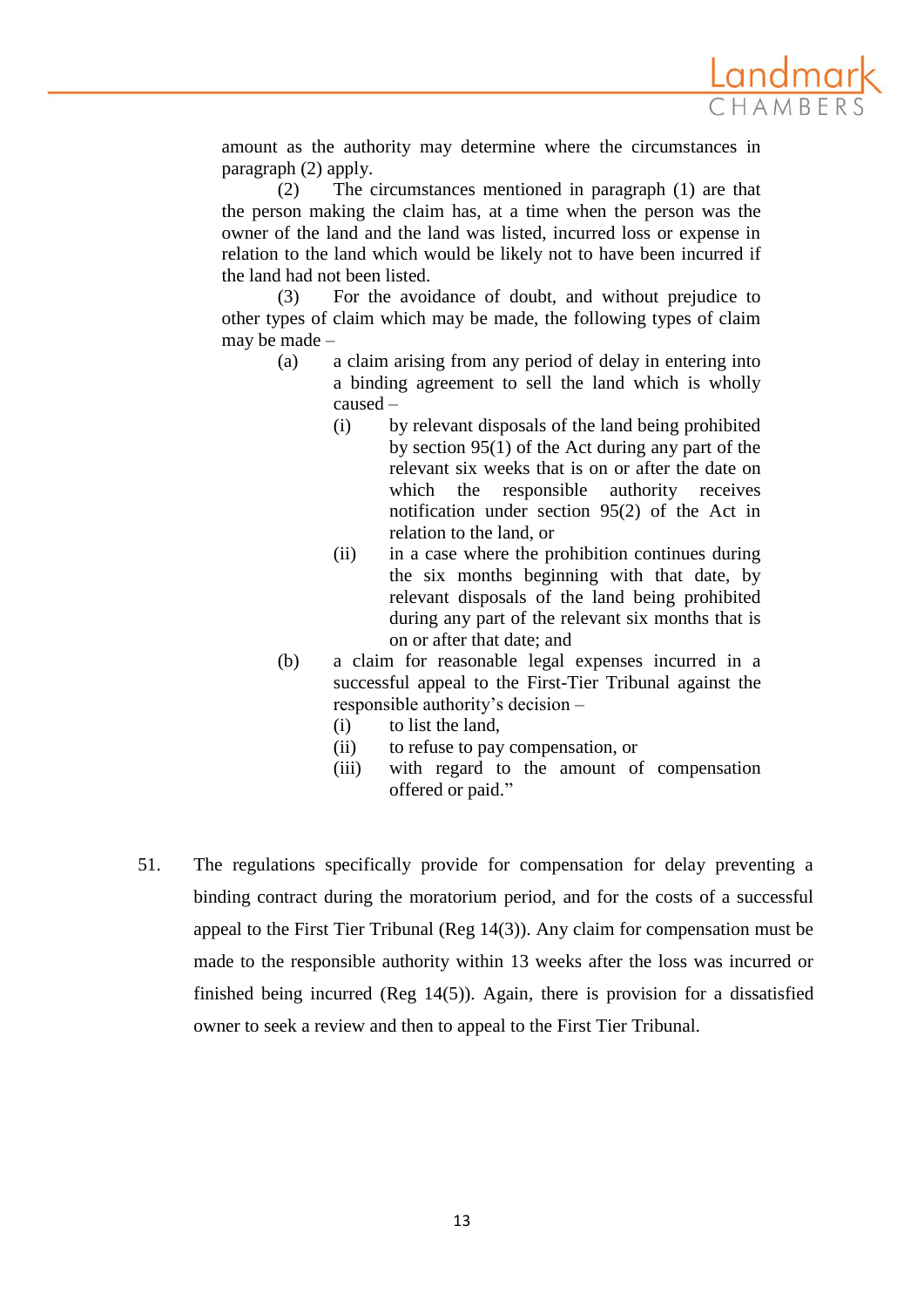

### **Relevance to property litigators**

- 52. Some of you may think that this paper is peripheral to what property litigators do. That is not so for at least two reasons. First, our practical experience in recent months suggests otherwise. Most property owners dislike any potential (let alone an actual) interference with their right to deal freely with their land. This is particularly so where funding issues arise and banks or other financial institutions are involved. Yet, Part 5 is just such an interference. Appeals to the first tier tribunal are starting to come through.
- 53. Secondly, once legislation is in place, experience of politicians suggests that it will be tinkered with, amended or "improved". In this regard, in Scotland the equivalent scheme gives a right of first refusal to the community group: see the Land Reform (Scotland) Act 2003, part 2 "The community right to buy". The price payable is determined by agreement between the parties or by the "appointed valuer" or, on appeal to the Lands Tribunal. Effectively, in Scotland the community group has a right of pre-emption. The legislation in England and Wales could be amended to give the same or a similar right if there was the political will to do so.

**John Male QC**

**Thomas Jefferies**

**September 2013**

*This seminar paper is made available for educational purposes only. The views expressed in it are those of the author. The contents of this paper do not constitute legal advice and should not be relied on as such advice. The author and Landmark Chambers accept no responsibility for the continuing accuracy of the contents.*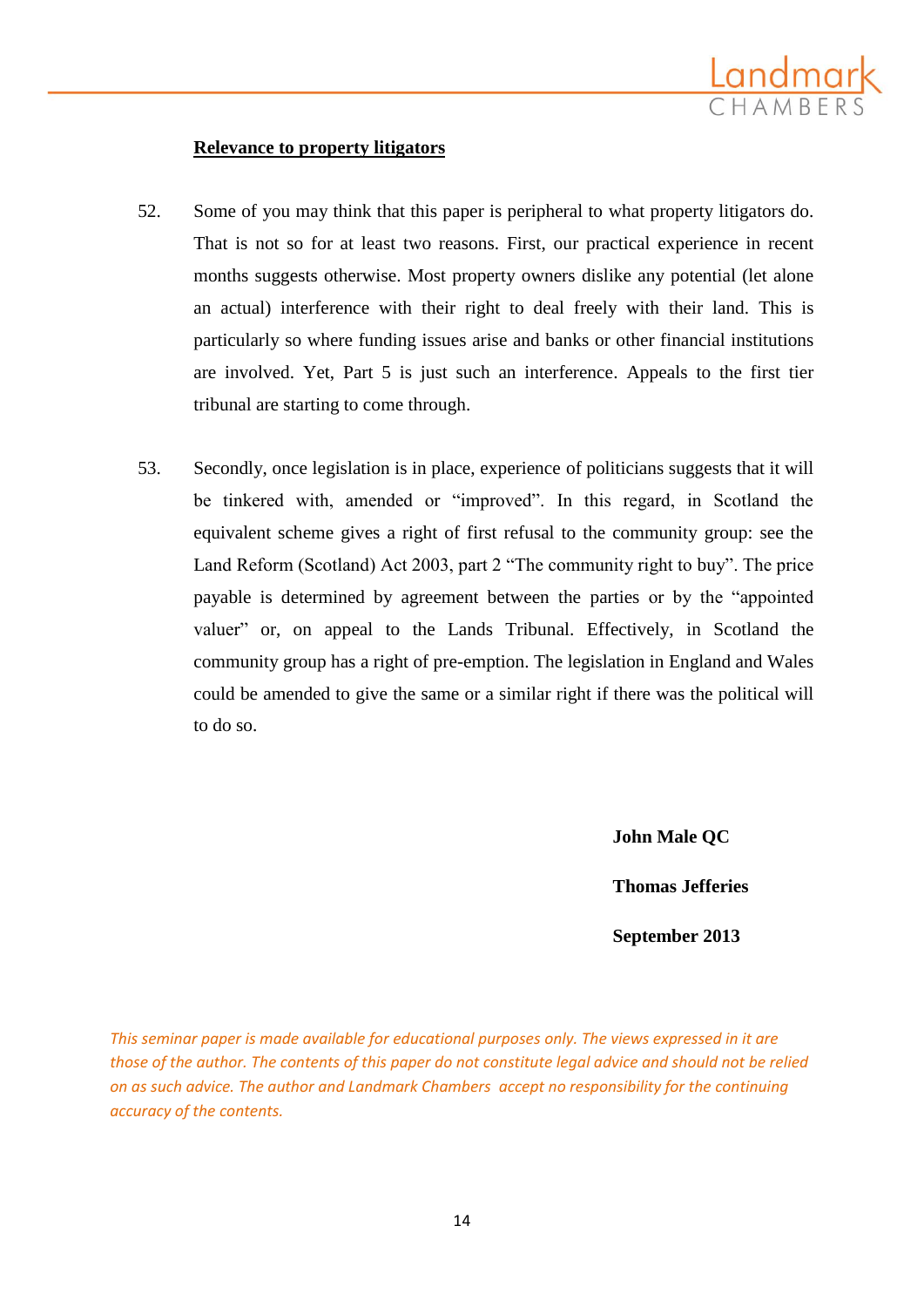| Parish                                         | Asset address                                                     | š                                    | Officer comments                                                                                                                                                       | Comments<br>Date entered on list                      |
|------------------------------------------------|-------------------------------------------------------------------|--------------------------------------|------------------------------------------------------------------------------------------------------------------------------------------------------------------------|-------------------------------------------------------|
| Ashdon                                         | Village Hall Crown Hill                                           | Village Hall                         | The current use furthers the social wellbeing or interests of the local community                                                                                      | 19/02/2013                                            |
| Ashdan                                         | Village Greer                                                     | Open space                           | The current use furthers the social wellbeing or interests of the local community                                                                                      | 19/02/2013                                            |
| Ashdon                                         | War memorial Village Green                                        | Monument                             | The current use furthers the social wellbeing or interests of the local community                                                                                      | 19/02/2013                                            |
| Ashdon                                         | Primary School                                                    | School                               | The current use furthers the social wellbeing or interests of the local community                                                                                      | 19/02/2013                                            |
| Ashdon                                         | Rose and Crown PH Crown Hill                                      | Pub                                  | The current use furthers the social wellbeing or interests of the local community                                                                                      | 19/02/2013                                            |
| Ashdon                                         | Playing field Rectory Lane                                        | Open space                           | The current use furthers the social wellbeing or interests of the local community                                                                                      | 19/02/2013                                            |
| Ashdon                                         | Playing field All Saints Close and Church Field                   | Open space                           | The current use furthers the social wellbeing or interests of the local community                                                                                      | 19/02/2013                                            |
| Ashdon                                         | Baptist Church Radwinter Road                                     | Church<br>Church                     | The current use furthers the social wellbeing or interests of the local community                                                                                      | 19/02/2013                                            |
| Ashdon<br>Ashdon                               | Ashdon Village Museum Walden Road<br>All Saints Church Church End |                                      | The current use furthers the social wellbeing or interests of the local community                                                                                      | 19/02/2013                                            |
| <b>Ashdon</b>                                  | Cricket Field Wallons Park                                        | Museum                               | The current use furthers the social wellbeing or interests of the local community                                                                                      | 19/02/2013                                            |
| Ashdon                                         | Allotments, Bartlow Road                                          | Open space                           | The current use furthers the social wellbeing or interests of the local community                                                                                      | 19/02/2013                                            |
| Ashdon                                         | Ashdon Football Field, Bartlow Road                               | Open space                           | The current use furthers the social wellbeing or interests of the local community                                                                                      | 19/02/2013                                            |
| Ashdon                                         | Ashdon Windmill, Braggs Mill, Mill Lane                           | Open space<br>Windmill               | The current use furthers the social wellbeing or interests of the local community<br>The current use furthers the social wellbeing or interests of the local community | 19/02/2013<br>19/02/2013                              |
|                                                | 3 informal Car parks, Birchwood, Birchanger Lane                  |                                      |                                                                                                                                                                        |                                                       |
| Birchanger<br>Birchanger                       | Village Green, Birchanger Lane                                    | Open space<br>Car parks              | The current use furthers the social wellbeing or interests of the local community                                                                                      | Etoz/2013                                             |
| Birchanger                                     | Village Hall Birchanger Lane                                      |                                      | The current use furthers the social wellbeing or interests of the local community                                                                                      | 13/02/2013                                            |
| Birchanger                                     | Birchanger Recreation Ground and allotments                       | Open space<br>Village Hall           | The current use furthers the social wellbeing or interests of the local community                                                                                      | 19/02/2013                                            |
| Birchanger                                     | <b>Birchanger Church</b>                                          | <b>Church</b>                        | The current use furthers the social wellbeing or interests of the local community<br>The current use furthers the social wellbeing or interests of the local community | 19/02/2013<br>19/02/2013                              |
|                                                |                                                                   |                                      |                                                                                                                                                                        |                                                       |
| Eroxted                                        | Village Hall, Brown's End Road                                    | Village Hall                         | The current use furthers the social wellbeing or interests of the local community                                                                                      | 13/12/2012                                            |
| <b>Eroxted</b>                                 | Molehill Green Village Stores                                     | Shop                                 | The current use furthers the social wellbeing or interests of the local community                                                                                      | 26/03/2013                                            |
|                                                |                                                                   |                                      |                                                                                                                                                                        |                                                       |
|                                                |                                                                   |                                      |                                                                                                                                                                        | letter received 13/03/13.<br>Owners intention to sell |
|                                                |                                                                   |                                      |                                                                                                                                                                        | 24/04/2013 Full Moritorium:<br>Interim moritorium:    |
| Chrishall                                      | Methodist Chapel and hall, Crawley End                            | Chapel and hall for<br>community use | The current use furthers the social wellbeing or interests of the local community                                                                                      | 13/09/13 Protected Period:<br>13/12/2012 13/09/2014   |
| Gt Canfield                                    | Church Hall, Marsh Lane                                           | Church Hall                          | The current use furthers the social wellbeing or interests of the local community                                                                                      | 13/12/2012                                            |
| Ct Canileld                                    | Cricket Club, Gt Canfeld Road                                     | Cricket Club                         | The current use furthers the social wellbeing or interests of the local community                                                                                      | 13/12/2012                                            |
| Ct Canfield                                    | Village Green, Church End Green                                   | Village Green                        | The current use furthers the social wellbeing or interests of the local community                                                                                      | 13/12/2012                                            |
| <b>Citesterford</b>                            | Horse River Green, South St                                       | Open space                           | The current use furthers the social wellbeing or interests of the local community                                                                                      | 13/12/2012                                            |
| Gt Chesterford                                 | Coronation Green, School St                                       | Open space                           | The current use furthers the social wellbeing or interests of the local community                                                                                      | 13/12/2012                                            |
| Gt Chesterford<br>Gt Chesterford               | Open Space, Rookery Close                                         | Open space                           | The current use furthers the social wellbeing or interests of the local community                                                                                      | 13/12/2012                                            |
| Gt Chesterford                                 | Open Space Pilgrims Close x 4<br>Primary Academy, School St       | Open space<br><b>School</b>          | The current use furthers the social wellbeing or interests of the local community<br>The current use furthers the social wellbeing or interests of the local community | 13/12/2012<br>13/12/2012                              |
| Gt Chesterford                                 | Academy playing field                                             | Playing field                        | The current use furthers the social wellbeing or interests of the local community                                                                                      | 13/12/2012                                            |
| Gt Chesterford                                 | All Saints Church, Church St                                      | Church                               | The current use furthers the social wellbeing or interests of the local community                                                                                      | 13/12/2012                                            |
| <b>Ct Chesterford</b>                          | Congregational Chapel, Carmel St                                  | Chapelhal                            | The current use furthers the social wellbeing or interests of the local community                                                                                      | 13/12/2012                                            |
| Gt Chesterford                                 | The Plough PH, High St                                            | $\frac{4}{6}$                        | The current use furthers the social wellbeing or interests of the local community                                                                                      | 13/12/2012                                            |
| <b>Gt Chesterford</b><br><b>Gt Chesterford</b> | Crown and Thistle, High St<br><b>Community Centre</b>             | <b>Community Centre</b><br>a<br>La   | The current use furthers the social wellbeing or interests of the local community<br>The current use furthers the social wellbeing or interests of the local community | 13/12/2012<br>13/12/2012                              |
| Gt Chesterford                                 | Recreation Ground                                                 | Open Space                           | The current use furthers the social wellbeing or interests of the local community                                                                                      | 13/12/2012                                            |
| Gt Chesterford                                 | Surgery, School St                                                | Surgery                              | The current use furthers the social wellbeing or interests of the local community                                                                                      | 13/12/2012                                            |
| Gt Chesterford                                 | Phone Box Horse River Green<br>The High St Surgery, High St       | Surgery                              | The current use furthers the social wellbeing or interests of the local community                                                                                      | 13/12/2012                                            |
| Gt Chesterford<br>Ct Chesterford               | Shop, School St                                                   | Phone Box<br>Shop                    | The current use furthers the social wellbeing or interests of the local community<br>The current use furthers the social wellbeing or interests of the local community | 13/12/2012<br>13/12/2012                              |
|                                                |                                                                   |                                      |                                                                                                                                                                        |                                                       |
| Gt Dunmow<br><b>Ct Dunmow</b>                  | Land behind Beaumont Hill                                         | Open space                           | The current use furthers the social wellbeing or interests of the local community                                                                                      | 13/12/2012                                            |
| Gl Dunmow                                      | Parsonage Downs<br>Fown Square                                    | Local events<br>Open space           | The current use furthers the social wellbeing or interests of the local community<br>The current use furthers the social wellbeing or interests of the local community | 13/12/2012<br>13/12/2012                              |
| Gt Dunmow                                      | Dunmow Clinic                                                     | Health clinic                        | The current use furthers the social wellbeing or interests of the local community                                                                                      | 13/12/2012                                            |
| Gt Dunmow                                      | Recreation Ground The Causeway                                    | Recreation ground                    | The current use furthers the social wellbeing or interests of the local community                                                                                      | 13/12/2012                                            |
| Gt Dunmow                                      | Taiberds Ley, Drs Pond, The Downs                                 | Open space                           | The current use furthers the social wellbeing or interests of the local community                                                                                      | 13/12/2012                                            |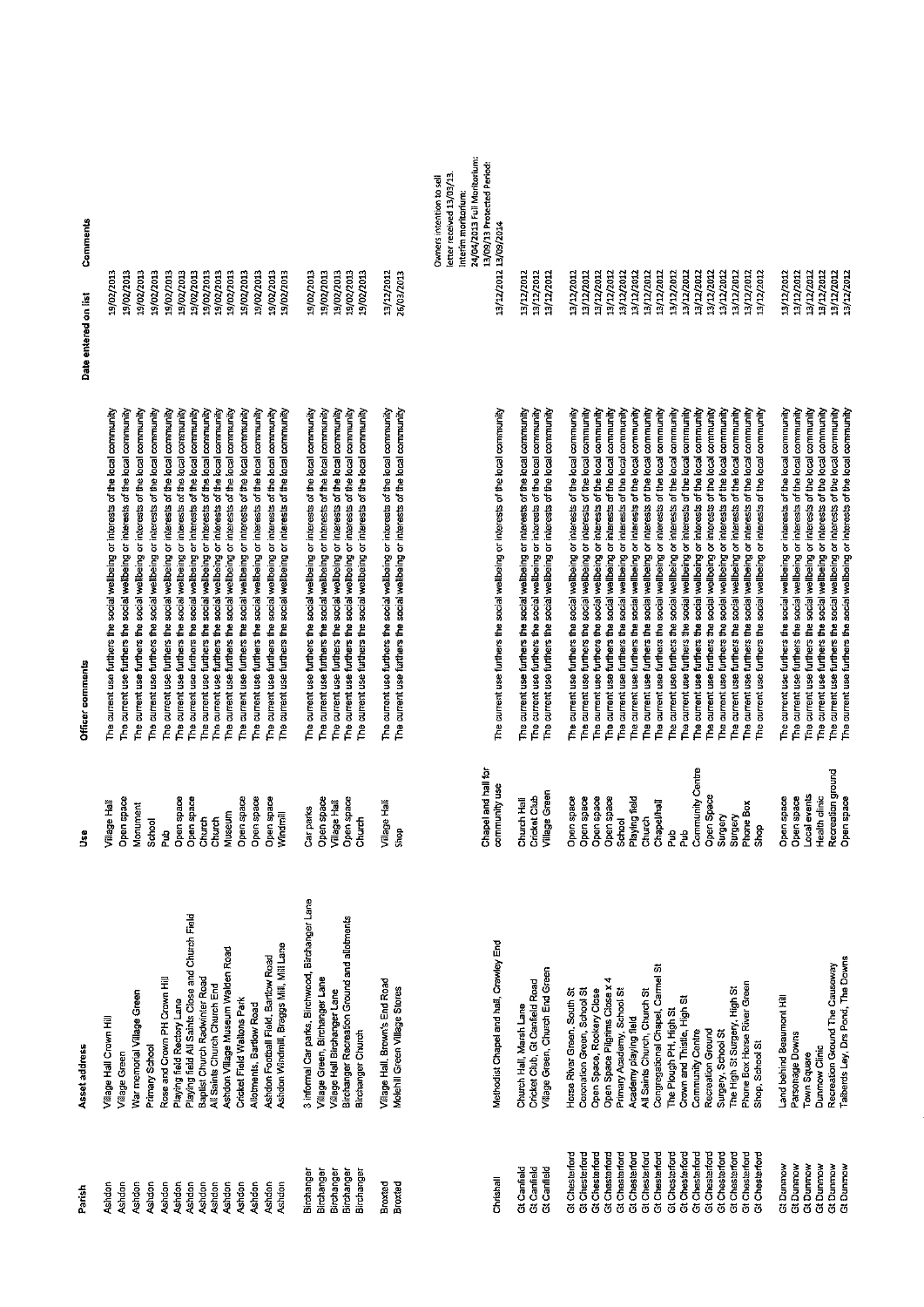| Parish                              | Asset address                                                                                 | ٷ                                                 | Officer comments                                                                                                                                                                                                                                            | Date entered on list                   | Comments |
|-------------------------------------|-----------------------------------------------------------------------------------------------|---------------------------------------------------|-------------------------------------------------------------------------------------------------------------------------------------------------------------------------------------------------------------------------------------------------------------|----------------------------------------|----------|
| Gt Dunmow<br>Gt Dunmow<br>Gt Dunmow | open space (behind Threeways) Lime Tree Hill<br>Dourdan Pavilion The Causeway<br>Newton Green | Sports pavilion<br>Open space<br>Open space       | The current use furthers the social wellbeing or interests of the local community<br>The current use furthers the social wellbeing or interests of the local community<br>The current use furthers the social wellbeing or interests of the local community | 13/12/2012<br>13/12/2012<br>13/12/2012 |          |
| Gt Dunmow                           | The Star Market Place                                                                         | Restaurant and rooms                              | The current use furthers the social wellbeing or interests of the local community                                                                                                                                                                           | 13/12/2012                             |          |
| Gt Dunmow                           | Saracens Head Hotel Church Street                                                             | Historic building, venue,<br>Restaurant and rooms | The current use furthers the social wellbeing or interests of the local community                                                                                                                                                                           | 13/12/2012                             |          |
| Gt Durmow                           | The Maltings Mill Lane                                                                        | museum                                            | The current use furthers the social wellbeing or interests of the local community                                                                                                                                                                           | 13/12/2012                             |          |
| Gt Dunmow                           | The Queen Victoria Stortford Road                                                             | PH and restaurant                                 | The current use furthers the social wellbeing or interests of the local community                                                                                                                                                                           | 13/12/2012                             |          |
| Gt Dunmow                           | Angel and Harp Church St                                                                      | PH and restaurant                                 | The current use furthers the social wellbeing or interests of the local community                                                                                                                                                                           | 13/12/2012                             |          |
| Gt Dunmow<br>Gt Dunnow              | Rowena Davey Day Centre Chequers Lane<br>St Mary the Virgin Church Church End                 | Day centre                                        | The current use furthers the social wellbeing or interests of the local community                                                                                                                                                                           | 13/12/2012                             |          |
| Gt Dunmow                           | The Post Office High Street                                                                   | Post Office<br>Church                             | The current use furthers the social wellbeing or interests of the local community<br>The current use furthers the social wellbeing or interests of the local community                                                                                      | 13/12/2012<br>13/12/2012               |          |
| <b>Gt Dunnow</b>                    | Old Police Station Stortford Road                                                             | Voluntary sector office                           | The current use furthers the social wellbeing or interests of the local community                                                                                                                                                                           | 13/12/2012                             |          |
| Gt Dunmaw                           | Former Library North St                                                                       | Youth Centre                                      | The current use furthers the social wellbeing or interests of the local community                                                                                                                                                                           | 13/12/2012                             |          |
| Gt Dunmow                           | Foakes Hall and car park                                                                      | 曼                                                 | The current use furthers the social wellbeing or interests of the local community                                                                                                                                                                           | 13/12/2012                             |          |
| <b>Gt Dunnow</b>                    | Foakes House Stortford Road                                                                   | Town Council offices                              | The current use furthers the social wellbeing or interests of the local community                                                                                                                                                                           | 13/12/2012                             |          |
| Gt Dunnow                           | The Boards Head High Street                                                                   | Ŧ                                                 | The current use furthers the social wellbeing or interests of the local community                                                                                                                                                                           | 13/12/2012                             |          |
| Gt Dunmow                           | The Chequers Stortford Road                                                                   | Ŧ                                                 | The current use furthers the social wellbeing or interests of the local community                                                                                                                                                                           | 13/12/2012                             |          |
| Gt Dunmow                           | Recreation Ground, Off The Causeway                                                           | Open space                                        | The current use furthers the social wellbeing or interests of the local community                                                                                                                                                                           | 19/02/2013                             |          |
| Gt Dunmow                           | David Cock bequest land, Nr Langleys                                                          | Open space                                        | The current use furthers the social wellbeing or interests of the local community                                                                                                                                                                           | 19/02/2013                             |          |
| Ct Easton and Tity                  | Great Easton Playing Field                                                                    | Open space                                        | The current use furthers the social wellbeing or interests of the local community                                                                                                                                                                           | 19/02/2013                             |          |
| Gt Hallingbury                      | St Giles Church Church Rd                                                                     | Church                                            | The current use furthers the social wellbeing or interests of the local community                                                                                                                                                                           | 13/12/2012                             |          |
| Ct Hallingbury                      | Village Hall Church Rd                                                                        | 量                                                 | The current use furthers the social wellbeing or interests of the local community                                                                                                                                                                           | 13/12/2012                             |          |
| Gt Hallingbury                      | Sir John Houblon PH Bediars Green                                                             | E                                                 | The current use furthers the social wellbeing or interests of the local community                                                                                                                                                                           | 13/12/2012                             |          |
| Gt Hallingbury                      | Car park and field Church Rd                                                                  | Car park and field                                | The current use furthers the social wellbeing or interests of the local community                                                                                                                                                                           | 13/12/2012                             |          |
|                                     |                                                                                               |                                                   |                                                                                                                                                                                                                                                             |                                        |          |
| Hadstock                            | Village Hall                                                                                  | Vilage Hail                                       | The current use furthers the social wellbeing or interests of the local community                                                                                                                                                                           | 13/12/2012                             |          |
| Hadstock                            | Village green                                                                                 | Open space                                        | The current use furthers the social wellbeing or interests of the local community                                                                                                                                                                           | 13/12/2012                             |          |
| Hadstock                            | The Kings Head PH Linton Road<br>Recreation Ground                                            | Ŧ                                                 | The current use furthers the social wellbeing or interests of the local community                                                                                                                                                                           | 13/12/2012                             |          |
| Hadstock                            |                                                                                               | Open space                                        | The current use furthers the social wellbeing or interests of the local community                                                                                                                                                                           | 13/12/2012                             |          |
| Hempstead                           | Village Hall High St                                                                          | Village Hall                                      | The current use furthers the social wellbeing or interests of the local community                                                                                                                                                                           | 13/12/2012                             |          |
| Hempstead                           | Bluebell Inn High St                                                                          | Ŧ                                                 | The current use furthers the social wellbeing or interests of the local community                                                                                                                                                                           | 13/12/2012                             |          |
| Hempstead                           | St Andrews Parish Church Church Hill                                                          | Church                                            | The current use furthers the social wellbeing or interests of the local community                                                                                                                                                                           | 13/12/2012                             |          |
| Hempstead                           | The Glebe Church Hill                                                                         | Open space                                        | The current use furthers the social wellbeing or interests of the local community                                                                                                                                                                           | 13/12/2012                             |          |
| Hempstead                           | Open space Church Hill                                                                        | Open space                                        | The current use furthers the social wellbeing or interests of the local community                                                                                                                                                                           | 13/12/2012                             |          |
| Hempstead                           | Pond Church Hill                                                                              | Open space                                        | The current use furthers the social wellbeing or interests of the local community                                                                                                                                                                           | 13/12/2012                             |          |
| Hempstead                           | Allotments High St/Hill Rd/Anso Rd                                                            | Allotments                                        | The current use furthers the social wellbeing or interests of the local community                                                                                                                                                                           | 13/12/2012                             |          |
| Hempstead                           | <b>Ponds Church Hill</b>                                                                      | Open space                                        | The current use furthers the social wellbeing or interests of the local community                                                                                                                                                                           | 13/12/2012                             |          |
| Hempstead                           | Village Green High St                                                                         | Open space                                        | The current use furthers the social wellbeing or interests of the local community                                                                                                                                                                           | 13/12/2012                             |          |
| High Easter                         | St Mary's Parish Church, The Street                                                           | Church                                            | The current use furthers the social wellbeing or interests of the local community                                                                                                                                                                           | 26/03/2013                             |          |
| High Easter                         | Playing fields and playground, the Street                                                     | Open space                                        | The current use furthers the social wellbeing or interests of the local community                                                                                                                                                                           | 26/03/2013                             |          |
| High Easter                         | Village Hall The Street                                                                       | TeH egalil                                        | The current use furthers the social wellbeing or interests of the local community                                                                                                                                                                           | 26/03/2013                             |          |
| High Easter                         | <b>Pump Green The Street</b>                                                                  | Open space                                        | The current use furthers the social wellbeing or interests of the local community                                                                                                                                                                           | 26/03/2013                             |          |
| High Easter                         | Village sign The Street                                                                       | ្លូង                                              | The current use furthers the social wellbeing or interests of the local community                                                                                                                                                                           | 26/03/2013                             |          |
| High Easter                         | 2 x Bus shalters The Street                                                                   | <b>Bus shelters</b>                               | The current use furthers the social wellbeing or interests of the local community                                                                                                                                                                           | 26/03/2013                             |          |
| High Easter                         | Allotments r/O The Street                                                                     | Allotments                                        | The current use furthers the social wellbeing or interests of the focal community                                                                                                                                                                           | 26/03/2013                             |          |
| High Easter                         | Post Office The Street                                                                        | Post Office                                       | The current use furthers the social wellbeing or interests of the local community                                                                                                                                                                           | 26/03/2013                             |          |
| High Easter                         | Jubilee Wood south Playing Field The Street                                                   | Open space                                        | The current use furthers the social wellbeing or interests of the local community                                                                                                                                                                           | 26/03/2013                             |          |
| High Rading                         |                                                                                               |                                                   |                                                                                                                                                                                                                                                             |                                        |          |
| <b>Japane</b>                       | The Bull Langley Lower Green                                                                  | Ŧ                                                 | The current use furthers the social wellbeing or interests of the local community                                                                                                                                                                           | 13/12/2012                             |          |
|                                     |                                                                                               |                                                   |                                                                                                                                                                                                                                                             |                                        |          |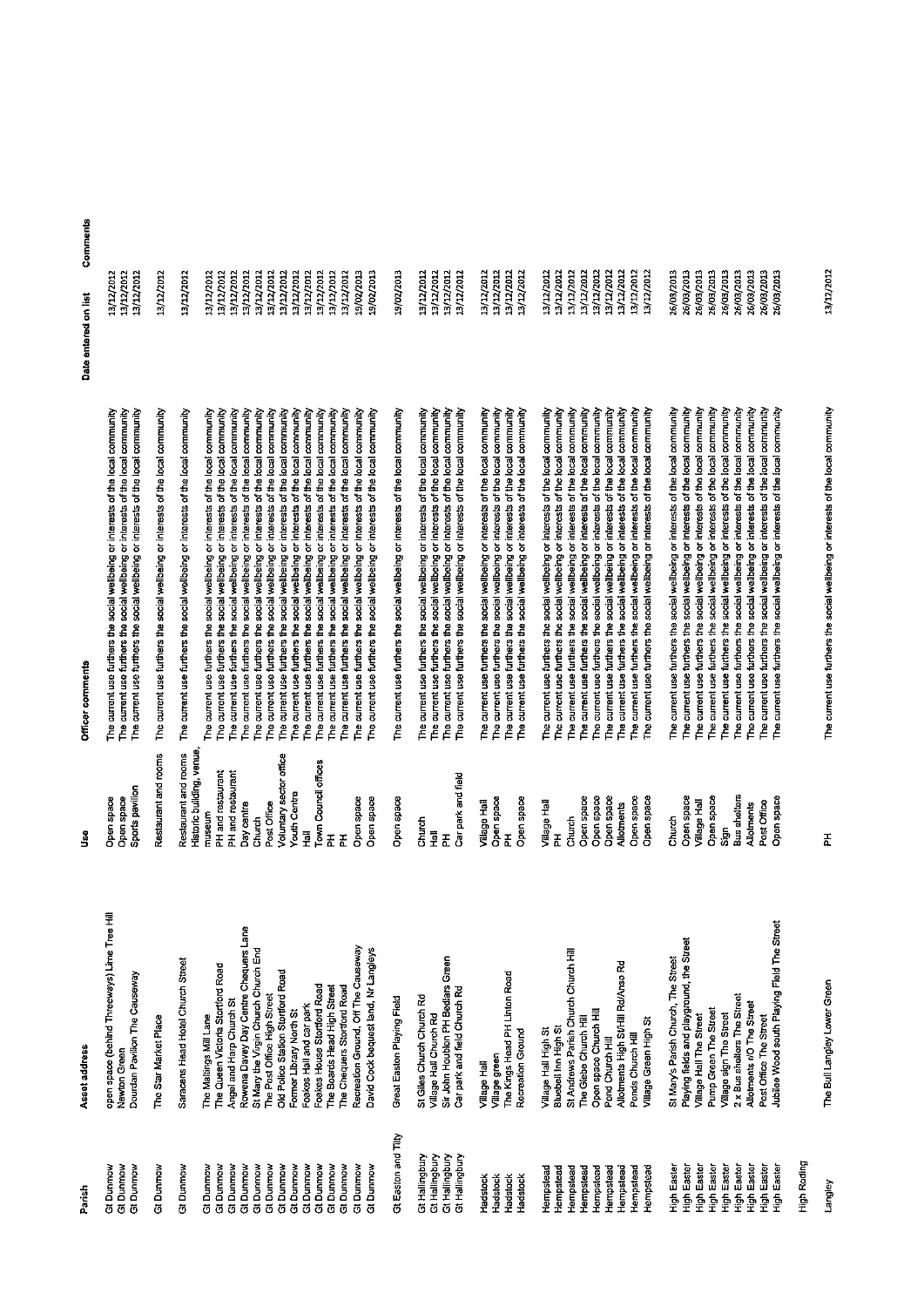| Parish                                   | Asset address                                                      | š                          | Officer comments                                                                                                                                                        | Date entered on list     | Comments |
|------------------------------------------|--------------------------------------------------------------------|----------------------------|-------------------------------------------------------------------------------------------------------------------------------------------------------------------------|--------------------------|----------|
| Little Easton<br>Little Easton           | Recreation Ground Manor Road<br>Memorial Hall Manor Road           | Open space<br>Village Hall | The current use furthers the social wellbeing or interests of the local community.<br>The current use furthers the social wellbeing or interests of the local community | 19/02/2013<br>19/02/2013 |          |
|                                          |                                                                    |                            |                                                                                                                                                                         |                          |          |
| Little Hallingbury<br>Little Hallingbury | The George PH George Green<br>Village Hall Lower Road              | Village Hall               | The current use furthers the social wellbeing or interests of the local community                                                                                       | 13/12/2012               |          |
| Little Hallingbury                       | St Mary's Church Wrights Green Lane                                | 준                          | The current use furthers the social wellbeing or interests of the local community                                                                                       | 13/12/2012               |          |
| Little Hallingbury                       | Car park, Lower Road                                               | Church                     | The current use furthers the social wellbeing or interests of the local community                                                                                       | 13/12/2012               |          |
| Little Hallingbury                       | Gaston Green Chapel Gaston Green                                   | Car park<br>Chapel         | The current use furthers the social wellbeing or interests of the local community                                                                                       | 19/02/2013               |          |
|                                          |                                                                    |                            | The current use furthers the social wellbeing or interests of the local community                                                                                       | 19/02/2013               |          |
| Little Hallingbury                       | Little Hallingbury Mill, Mill Lane                                 | Ë                          | The current use furthers the social wellbeing or interests of the local community                                                                                       | 19/02/2013               |          |
| Margaret Roding                          | St Margaret's Church Cheimsford Rd                                 | Church                     | The current use furthers the social wellbeing or interests of the local community                                                                                       | 13/12/2012               |          |
| Quendon and Rickling                     | Parish Rooms Green Road                                            | Office                     | The current use furthers the social wellbeing or interests of the local community                                                                                       |                          |          |
| Quendon and Rickling                     | Village Green Rickling Green                                       | Open space                 | The current use furthers the social wellbeing or interests of the local community                                                                                       | 13/12/2012               |          |
| Quendon and Rickling                     | Village Hall Cambridge Road                                        | Ī                          |                                                                                                                                                                         | 13/12/2012               |          |
| Quendon and Rickling                     | The Fountain Cambridge Road                                        | Fountain/shelter           | The current use furthers the social wellbeing or interests of the local community                                                                                       | 13/12/2012               |          |
| Quendon and Rickling                     | Cricket Pavilion Rickling Green                                    | Pavilion                   | The current use furthers the social wellbeing or interests of the local community                                                                                       | 13/12/2012               |          |
| Quendon and Rickling                     | Primary School Rickling                                            |                            | The current use furthers the social wellbeing or interests of the local community                                                                                       | 13/12/2012               |          |
| Quendon and Rickling                     | St Simon and St Jude Church, Quendon                               | Church<br>School           | The current use furthers the social wellbeing or interests of the local community                                                                                       | 13/12/2012               |          |
| Quendon and Rickling                     | All Saints Church Ricking                                          | Church                     | The current use furthers the social wellbeing or interests of the local community                                                                                       | 13/12/2012               |          |
| Quendon and Rickling                     | The Cricketers Arms Rickling Green                                 | Ŧ                          | The current use furthers the social wellbeing or interests of the local community<br>The current use furthers the social wellbeing or interests of the local community  | 13/12/2012<br>13/12/2012 |          |
| Saffron Walden                           | Friends School Mount Pleasant Rd                                   | School                     |                                                                                                                                                                         |                          |          |
| Saffron Walden                           | County High Audley End Road                                        | School                     | The current use furthers the social wellbeing or interests of the local community.<br>The current use furthers the social wellbeing or interests of the local community | 19/02/2013<br>19/02/2013 |          |
| Saffron Walden                           | St Mary's C of E School Castle St                                  | School                     | The current use furthers the social wellbeing or interests of the local community                                                                                       | 19/02/2013               |          |
| Saffron Walden                           |                                                                    |                            |                                                                                                                                                                         |                          |          |
|                                          | Katherine Sernar School Ross Close                                 | School                     | The current use furthers the social wellbeing or interests of the local community                                                                                       | 19/02/2013               |          |
| Saffron Walden<br>Saffron Walden         | Dame Bradbury's School Ashdon Road<br>R A Butler School South Road | School                     | The current use furthers the social wellbeing or interests of the local community                                                                                       | 19/02/2013               |          |
|                                          |                                                                    | School                     | The current use furthers the social wellbeing or interests of the local community                                                                                       | 19/02/2013               |          |
| Saffron Walden                           | St Thomas More School South Road                                   | School                     | The current use furthers the social wellbeing or interests of the local community                                                                                       | 19/02/2013               |          |
| Saffron Walden                           | Allotment land Crocus Fields                                       | Open space                 | The current use furthers the social wellbeing or interests of the local community                                                                                       | 19/02/2013               |          |
| Saffron Walden                           | The Police Station East St                                         | Police Station             | The current use furthers the social wellbeing or interests of the local community                                                                                       | 19/02/2013               |          |
| Saffron Walden                           | Fire Station Hill St                                               | Fire station               | The current use furthers the social wellbeing or interests of the local community                                                                                       | 19/02/2013               |          |
| Saffron Walden                           | Museum Museum St                                                   | Museum                     | The current use furthers the social wellbeing or interests of the local community                                                                                       | 19/02/2013               |          |
| Saffron Walden                           | Castle Museum St                                                   | Castle                     | The current use furthers the social wellbeing or interests of the local community                                                                                       | 19/02/2013               |          |
| Saffron Walden                           | Tennis courts at Museum                                            | Open space                 | The current use furthers the social wellbeing or interests of the local community                                                                                       | 19/02/2013               |          |
| Saffron Walden                           | Common Hill<br>Rose and Crown car park,                            | ard,                       | The current use furthers the social wellbeing or interests of the local community                                                                                       | 19/02/2013               |          |
| Safton Walden                            | Land to west Little Walden Road                                    | Open space                 |                                                                                                                                                                         | 19/02/2013               |          |
| Safiron Walden                           | The Library Market Square                                          | Library                    | The current use furthers the social wellbeing or interests of the local community.<br>The current use furthers the social wellbeing or interests of the local community | 19/02/2013               |          |
| Saffron Walden                           | The Green and housing land fronting Little Walden Road             | Open space                 | The current use furthers the social wellbeing or interests of the local community                                                                                       | 19/02/2013               |          |
| Saffron Walden                           | Allotments Windmill Hill                                           | Open space                 | The current use furthers the social wellbeing or interests of the local community                                                                                       | 19/02/2013               |          |
| Saffron Walden                           | <b>Bridge End Gardens</b>                                          | Open space                 | The current use furthers the social wellbeing or interests of the local community                                                                                       | 19/02/2013               |          |
| Saffron Walden                           | Saffron Walden golf course                                         | Open space                 | The current use furthers the social wellbeing or interests of the local community                                                                                       | 19/02/2013               |          |
| Saffron Walden                           | The Fry Art Gallery Castle Street                                  | Art Gallery                | The current use furthers the social wellbeing or interests of the local community                                                                                       | 19/02/2013               |          |
| Saffron Walden                           | Swan Meadow car park                                               | Car park                   | The current use furthers the social wellbeing or interests of the local community                                                                                       | 19/02/2013               |          |
| Saffron Walden                           | Pond area Freshwell Street                                         | Open space                 | The current use furthers the social wellbeing or interests of the local community                                                                                       | 19/02/2013               |          |
| Saffron Walden                           | The Friends Meeting House High Street                              | Church                     | The current use furthers the social wellbeing or interests of the local community                                                                                       | 19/02/2013               |          |
| Saffron Walden                           | Tennis courts John Dane Player Court                               | Open space                 | The current use furthers the social wellbeing or interests of the local community                                                                                       | 19/02/2013               |          |
| Saffron Walden                           | Saffron Walden Hospital Radwinter Road                             | Hospital                   | The current use furthers the social wellbeing or interests of the local community                                                                                       | 19/02/2013               |          |
| Saffron Walden                           | Radwinter Road Allotments                                          | Open space                 | The current use furthers the social wellbeing or interests of the local community                                                                                       | 19/02/2013               |          |
| Saffron Walden                           | Lord Butler Leisure Centre Peaslands Road                          | eisure centre              |                                                                                                                                                                         |                          |          |
| Saffron Walden                           | Greenways open space                                               | Open space                 | The current use furthers the social wellbeing or interests of the local community<br>The current use furthers the social wellbeing or interests of the local community  | 19/02/2013<br>19/02/2013 |          |
| Safiron Walden                           | Linear strip at end of The Mapole                                  | Open space                 | The current use furthers the social wellbeing or interests of the local community                                                                                       | 19/02/2013               |          |
| Saffron Walden                           | Open space Blacklands Close                                        | Open space                 | The current use furthers the social wellbeing or interests of the local community                                                                                       | 19/02/2013               |          |
| Saffron Walden                           | The Common car park                                                | Car park                   | The current use furthers the social wellbeing or interests of the local community                                                                                       | 19/02/2013               |          |
| Saffron Walden                           | Golden Acre Community Centre Ross Close                            | Community Centre           | The current use furthers the social wellbeing or interests of the local community                                                                                       | 19/02/2013               |          |
|                                          |                                                                    |                            |                                                                                                                                                                         |                          |          |
|                                          |                                                                    |                            |                                                                                                                                                                         |                          |          |
|                                          |                                                                    |                            |                                                                                                                                                                         |                          |          |
|                                          |                                                                    |                            |                                                                                                                                                                         |                          |          |
|                                          |                                                                    |                            |                                                                                                                                                                         |                          |          |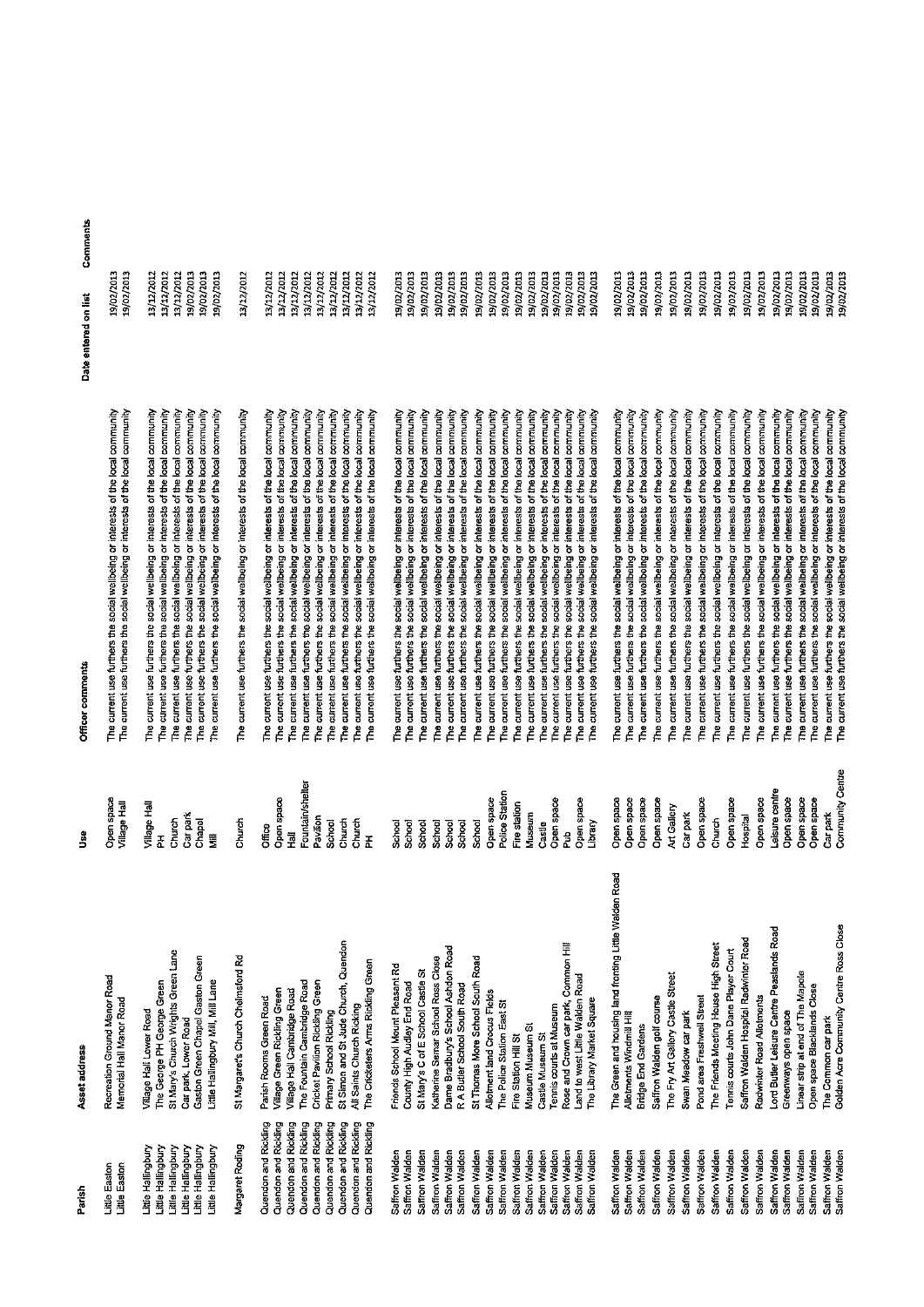| Parish         | Asset address                                       | Se<br>S                                           | Officer comments                                                                  | Comments<br>Date entered on list |  |
|----------------|-----------------------------------------------------|---------------------------------------------------|-----------------------------------------------------------------------------------|----------------------------------|--|
| Saffron Walden | The Town Hall                                       | Town Hall                                         | The current use furthers the social wellbeing or interests of the local community | 19/02/2013                       |  |
| Saffron Walden | Fairycroft House Fairycroft Road                    | Community centre                                  | The current use furthers the social wellbeing or interests of the local community | 19/02/2013                       |  |
| Saffron Walden | Jubilee Gardens, Hill St                            | Open space                                        | The current use furthers the social wellbeing or interests of the local community | 19/02/2013                       |  |
| Saffron Walden | Methodist Chapel, Castle Street                     | Church                                            | The current use furthers the social wellbeing or interests of the local community | 09/05/2013                       |  |
| Sampfords      | The School and Village Hall High Street Gt Sampford | School and village hall<br>Cricket pitch and club | The current use furthers the social wellbeing or interests of the local community | 19/02/2013                       |  |
| Sampfords      | Cricket clubhouse and pitch Tillinges Gt Sampford   | house                                             | The current use furthers the social wellbeing or interests of the local community | 19/02/2013                       |  |
| Samptords      | Baptist Church hall and grounds Gt Sampford         | Church                                            | The current use furthers the social wellbeing or interests of the local community | 19/02/2013                       |  |
| Sampfords      | Red Lion High Street Gt Sampford                    | å                                                 | The current use furthers the social wellbeing or interests of the local community | 19/02/2013                       |  |
| Sampfords      | St Michael's Church Gt Sampford                     | Church                                            | The current use furthers the social wellbeing or interests of the local community | 19/02/2013                       |  |
| Sampfords      | St Mary's Church Lt Sampford                        | Church                                            | The current use furthers the social wellbeing or interests of the local community | 19/02/2013                       |  |
| Thaxted        | Church Hall and allotments, Margaret Street         | Open space                                        | The current use furthers the social wellbeing or interests of the local community | 19/02/2013                       |  |
| Thaxted        | Clarance House Conservation Garden and school room  | Open space                                        | The current use furthers the social wellbeing or interests of the local community | 19/02/2013                       |  |
| Thaxted        | Wainut Tree Meadow                                  | Open space                                        | The current use furthers the social wellbeing or interests of the local community | 19/02/2013                       |  |
| Thaxted        | Damaries Mead (adjacent to recreation ground        | Open space                                        | The current use furthers the social wellbeing or interests of the local community | 19/02/2013                       |  |
| Thaxted        | Guildhall                                           | Guildhail                                         | The current use furthers the social wellbeing or interests of the local community | 19/02/2013                       |  |
| Thaxted        | Community Information Centre, 7 Town Street         | <b>Information Centre</b>                         | The current use furthers the social wellbeing or interests of the local community | 19/02/2013                       |  |
| Thaxted        | Clarance House                                      |                                                   | The current use furthers the social wellbeing or interests of the local community | 19/02/2013                       |  |
|                |                                                     | Vilage Hall                                       |                                                                                   |                                  |  |
| Ugley          | Village hall Cambridge Road                         |                                                   | The current use furthers the social wellbeing or interests of the local community | 19/02/2013                       |  |
|                |                                                     | Shop                                              |                                                                                   |                                  |  |
| Wendens Ambo   | Village shop Audley End Station                     |                                                   | The current use furthers the social wellbeing or interests of the local community | 19/02/2013                       |  |
|                |                                                     | Phone and post box                                |                                                                                   |                                  |  |
| Wendens Ambo   | Phone and post box Duck Street                      | Open space                                        | The current use furthers the social wellbeing or interests of the local community | 19/02/2013                       |  |
| Wendens Ambo   | The Wick Royston Road and Duck Street               | Church                                            | The current use furthers the social wellbeing or interests of the local community | 19/02/2013                       |  |
| Wenders Ambo   | Parish Church Church Path                           | Village Hall                                      | The current use furthers the social wellbeing or interests of the local community | 19/02/2013                       |  |
| Wendens Ambo   | Village Hail Royston Road                           | a<br>A                                            | The current use furthers the social wellbeing or interests of the local community | 19/02/2013                       |  |
| Wendens Ambo   | The Bell Inn Royston Road                           | Open space                                        | The current use furthers the social wellbeing or interests of the local community | 19/02/2013                       |  |
| Wendens Ambo   | Cricket Field Royston Road                          | å                                                 | The current use furthers the social wellbeing or interests of the local community | 19/02/2013                       |  |
| Wendens Ambo   | Fighting Cocks PH London Road                       | a<br>L                                            | The current use furthers the social wellbeing or interests of the local community | 19/02/2013                       |  |

 $\bar{z}$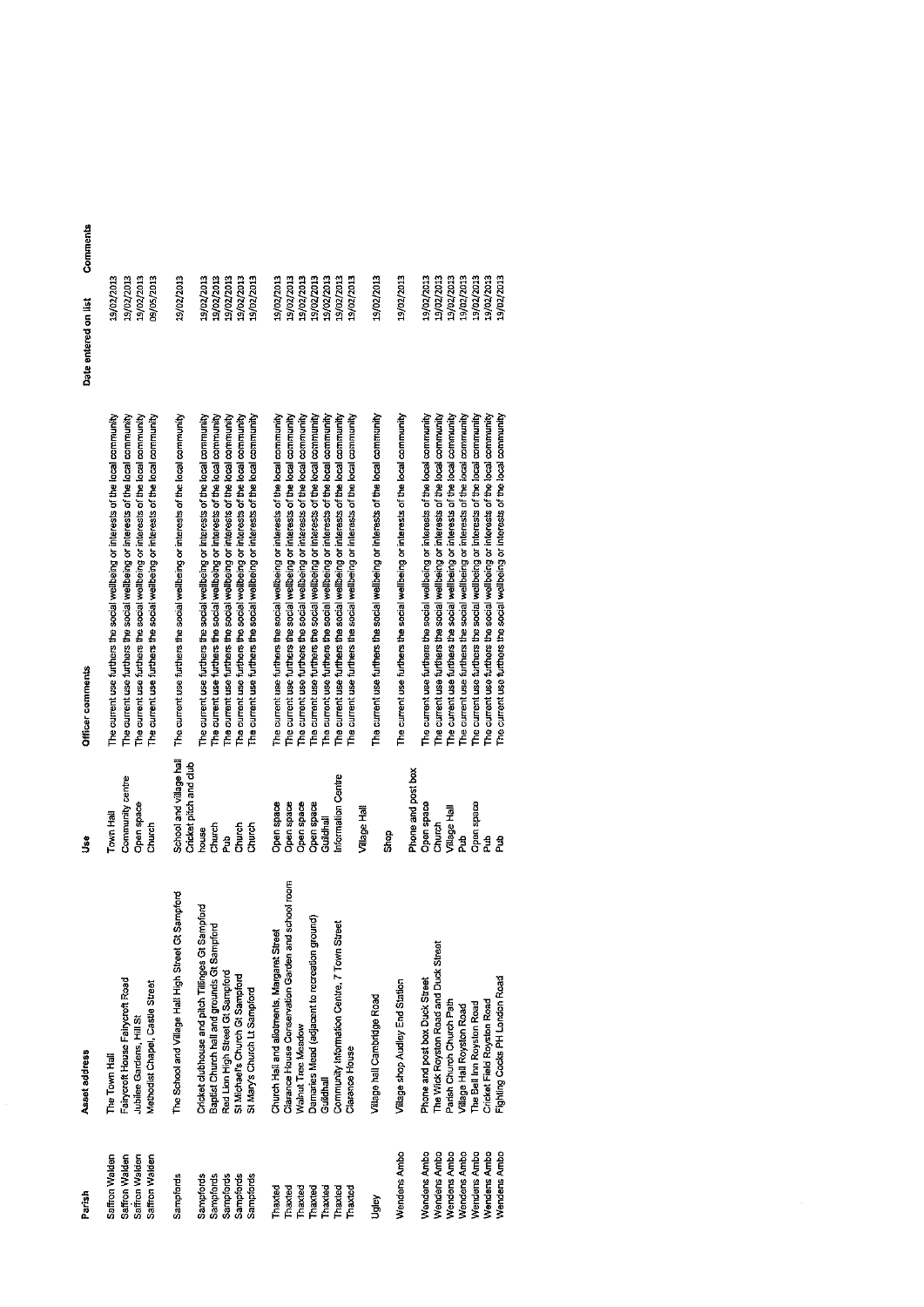| Parish                  | Asset address                                                             | <b>Jse</b>                 | although there is considerable difference in the value attached to the land. There is no agreement to<br>about purchasing the site. The Parish Council have a clear intent to purchase the land if available<br>Correspondence with the owner has been submitted by the Parish Council relating to discussions<br>Officer comments                                                                                                                                  |
|-------------------------|---------------------------------------------------------------------------|----------------------------|---------------------------------------------------------------------------------------------------------------------------------------------------------------------------------------------------------------------------------------------------------------------------------------------------------------------------------------------------------------------------------------------------------------------------------------------------------------------|
| Arkesden                | 10 Acres, Wicken Road                                                     | allotments<br>Proposed as  | the<br>No correspondence with the owner has been submited about purchasing the site. It is therefore not<br>realistic to think that in the next 5 years the land could further the social wellbeing or interests of<br>sell the land to the Parish Council (or anyone) at present. It is therefore not considered that 't is<br>community                                                                                                                           |
| Ashdon                  | Waiting room Ashdon Halt Fallowden Lane                                   | Unused                     | No correspondence with the owner has been submitted about purchasing the site. It is therefore not<br>considered that 'it is realistic to think that in the next 5 years the land could further the social<br>wellbeing or interests of the community'.                                                                                                                                                                                                             |
| Ashdon                  | Old School House Church End                                               | Local industry             | considered that 'it is realistic to think that in the next 5 years the land could further the social<br>wellbeing or interests of the community.                                                                                                                                                                                                                                                                                                                    |
| Broxted                 | The Chapel, Chapel End                                                    | g<br>Disused Cha           | No correspondence with the owner has been submitted about purchasing the site. It is therefore not<br>considered that 'it is realistic to think that in the next 5 years the land could further the social<br>wellbeing or interests of the community'.                                                                                                                                                                                                             |
| <b>Gt Canfield</b>      | Essex County Council land                                                 | Potential open space       | No correspondence with the owner has been submitted about purchasing the site. It is therefore not<br>considered that 'It is realistic to think that in the next 5 years the land could further the social<br>wellbeing or interests of the community.                                                                                                                                                                                                              |
| Quendon and<br>Rickling | Bluebell Wood adj B1383                                                   | Open space                 | No correspondence with the owner has been submitted about purchasing the site. It is therefore not<br>considered that it is realistic to think that in the next 5 years the land could further the social<br>wellbeing or interests of the community'.                                                                                                                                                                                                              |
| Quendon and<br>Rickling | Quendon Hall                                                              | ction venue<br>Wedding/fur | The fact that the site has a long history and a medieval deer park does not mean that it qualifies as<br>an Asset of Community Value. No specific community use has been identified which would allow<br>listing.                                                                                                                                                                                                                                                   |
|                         | Saffron Walden Former Boys British School East St                         | <b>Business</b>            | owner has been submitted about purchasing the site. It is therefore not considered that it is realistic<br>No correspondence with the owner has been submitted about purchasing the site. It is therefore not<br>It is not considered that the bus depot provides a community asset. No correspondence with the<br>considered that 'it is realistic to think that in the next 5 years the land could further the social<br>wellbeing or interests of the community. |
|                         | Saffron Walden 12 Bridge Street                                           | <b>Bus depot</b>           | No correspondence with the owner has been submitted about purchasing the site. It is therefore not<br>to think that in the next 5 years the land could further the social wellbeing or interests of the<br>community.                                                                                                                                                                                                                                               |
|                         | Saffron Walden Walden Place and grounds Myddylton Place Sheltered housing |                            | No correspondence with the owner has been submitted about purchasing the site. It is therefore not<br>considered that it is realistic to think that in the next 5 years the land could further the social<br>wellbeing or interests of the community'.                                                                                                                                                                                                              |
|                         | Saffron Walden Sheltered housing Hanover Place                            | Sheltered housing          | considered that 'it is realistic to think that in the next 5 years the land could further the social<br>wellbeing or interests of the community.                                                                                                                                                                                                                                                                                                                    |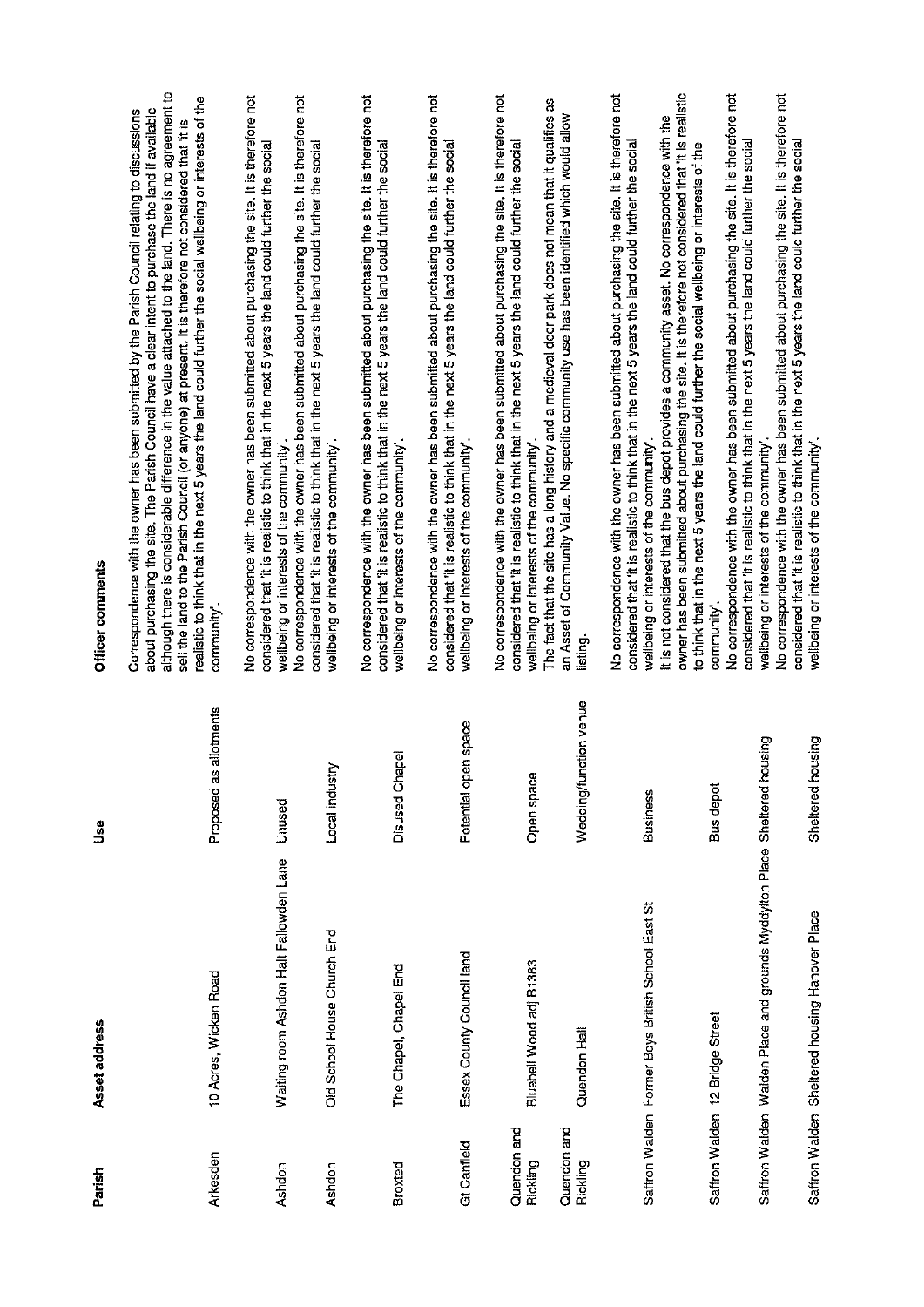| Saffron Walden Audley Park off Abbey Lane/London Road                          | Parkland/farmland           | No correspondence with the owner has been submitted about purchasing the site. It is therefore not<br>considered that it is realistic to think that in the next 5 years the land could further the social<br>wellbeing or interests of the community'.  |
|--------------------------------------------------------------------------------|-----------------------------|---------------------------------------------------------------------------------------------------------------------------------------------------------------------------------------------------------------------------------------------------------|
| Saffron Walden Elm Grove Fairycroft Road                                       | housing<br><b>Sheltered</b> | No correspondence with the owner has been submitted about purchasing the site. It is therefore not<br>considered that 'it is realistic to think that in the next 5 years the land could further the social<br>wellbeing or interests of the community'. |
| Saffron Walden Council depot Shire Hill                                        | Council depot               | No correspondence with the owner has been submitted about purchasing the site. It is therefore not<br>considered that 'it is realistic to think that in the next 5 years the land could further the social<br>wellbeing or interests of the community.  |
| Saffron Walden Civic amenity site Thaxted Road                                 | Civic amenity site          | No correspondence with the owner has been submitted about purchasing the site. It is therefore not<br>considered that 'it is realistic to think that in the next 5 years the land could further the social<br>wellbeing or interests of the community.  |
| Saffron Walden The old tip and old depot Thaxted Road                          | Derelict                    | No correspondence with the owner has been submitted about purchasing the site. It is therefore not<br>considered that it is realistic to think that in the next 5 years the land could further the social<br>wellbeing or interests of the community.   |
| Land south of Freshwell Gardens and west<br>Saffron Walden of Freshwell Street | open space<br>Overgrown     | No correspondence with the owner has been submitted about purchasing the site. It is therefore not<br>considered that it is realistic to think that in the next 5 years the land could further the social<br>wellbeing or interests of the community.   |
| Scout hut and land Church Hill Lt Sampford<br>Sampfords                        | 군<br>도                      | No correspondence with the owner has been submitted about purchasing the site. It is therefore not<br>considered that 't is realistic to think that in the next 5 years the land could further the social<br>wellbeing or interests of the community'.  |
| Wendens Ambo Audley End Railway Station Station Road                           | Station                     | 1990 and is therefore excluded from consideration under Schedule 1 of The Assets of Community<br>The building is 'opperational land' as set out in section 263 of the Town and Country Planning Act<br>Value (England) Regulations 2012.                |
|                                                                                |                             |                                                                                                                                                                                                                                                         |

 $\ddot{\phantom{0}}$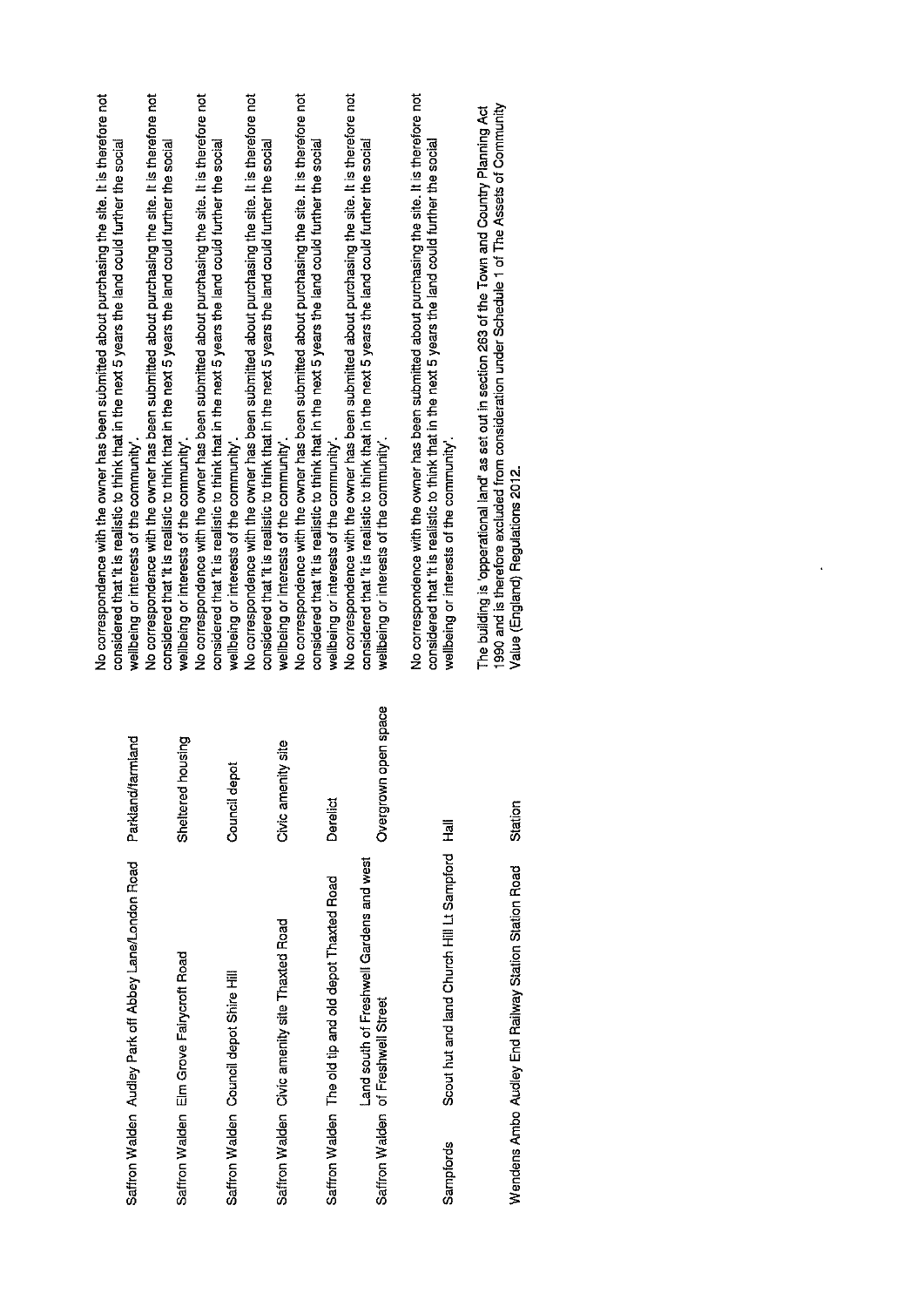# Assets of Community Value Lists

Publication date **I**Tuesday, September 24, 2013

### $1<sub>J</sub>$ 1570 Þ

# Localism Act Part 5 Chapter 3 - Community Right to Bid

Community Right to Bid was introduced under the Localism Act 2011. The Act requires local authorities to maintain and publish the lists of assets of community value which have been nominated by the local community. The lists will be for both the successful and unsuccessful nominations and each asset will stay on the list for a period of 5 years.

### Owner notice of intent to sell

When successfully nominated assets come up for sale, the Act then gives community interest groups the time to submit a request to the local authority to be considered as a bidder, and time to develop a business case and secure funding to support the bid to put the asset on the open market

### Moratorium period

Interim moratorium period - This is a six week period from the date the Council accepted receipt of the owner's notice of intent to dispose of the asset on the open market. During this period eligible community interest groups can express an interest in being considered as a potential bidder by sending in a written request to the Council.

Full moratorium period - This is a six month period from the date the Council accepted receipt of the owner's notice of intent to dispose of the asset on the open market. It will only apply if an eligible community interest group sends in a written request to express be considered as a potential bidder. After the moratorium period - either the six weeks if there has been no community interest, or the full 6 months - the owner will be free to dispose of the property to whomever they choose and at whatever price, and no further moratorium will apply for an 18 month protected period. The owner does not have to sell the asset to a community group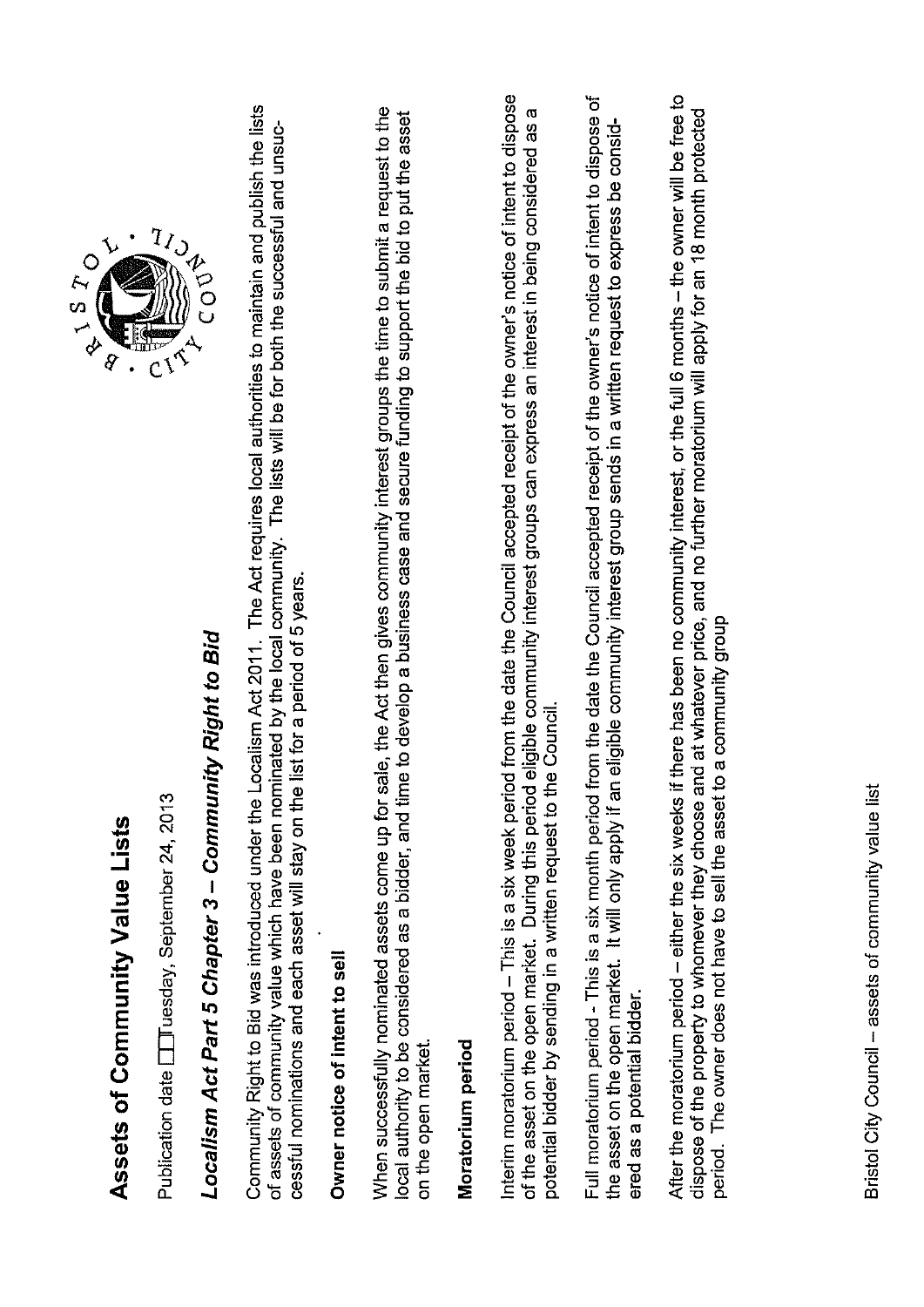| Ī<br>١                                |
|---------------------------------------|
|                                       |
|                                       |
| )<br> <br> <br>$\overline{1}$         |
|                                       |
|                                       |
|                                       |
|                                       |
| i i i i                               |
|                                       |
| in the light of the light of the con- |
|                                       |
| ֠                                     |
| ֧֛֚֬֜                                 |
| ć                                     |
|                                       |
| $\frac{1}{2}$                         |
|                                       |
|                                       |
|                                       |

Successful nominations

| reference<br><b>CRtB</b> | and address<br>Asset name | date<br><u>ۃ</u><br>Nominated<br>nomination | Effective<br>listing | expires    | Date listing   Current status                |
|--------------------------|---------------------------|---------------------------------------------|----------------------|------------|----------------------------------------------|
|                          |                           |                                             | date                 |            | Assets listed for community value            |
| 12-02                    | The Vassall Centre and    | Centre<br>The Vassall                       | 06/02/2013           | 05/02/2018 | Owner has submitted notice of intent to sell |
|                          | ts grounds                | Trust                                       |                      |            | 19/02/2013<br>Acceptance date:               |
|                          | Gill Avenue               |                                             |                      |            | 18/08/2013<br>Full moratorium expired:       |
|                          | Fishponds                 | 27/12/2012                                  |                      |            | 18/08/2014<br>Protected period expires:      |
|                          | <b>Bristol</b>            |                                             |                      |            |                                              |
|                          | <b>BS162QQ</b>            |                                             |                      |            | Expression of interest to bid accepted       |
| 13-01                    | Scout hut and land        | District<br><b>Bristol South</b>            | 22/03/2013           | 21/03/2018 |                                              |
|                          | <b>Balfour Road</b>       | Scout Council                               |                      |            |                                              |
|                          | Bristol                   |                                             |                      |            |                                              |
|                          | <b>BS82NT</b>             | 11/02/2013                                  |                      |            |                                              |

### Unsuccessful nominations

| reference<br>CRtB | Asset name and address                                            | nomination date<br>Nominated by | Reason for not listing the asset                                                                  |
|-------------------|-------------------------------------------------------------------|---------------------------------|---------------------------------------------------------------------------------------------------|
|                   |                                                                   | decision date                   | Assets not listed for community value                                                             |
| $12-01$           | Whiteladies Picture House<br>44 Whiteladies Road,                 | Whiteladies Picture House<br>E  | building exceeds 10 years which is outside of the<br>The length of time the asset has been a void |
|                   | <b>Bristol</b>                                                    |                                 | authority's qualifying period for recent past.                                                    |
|                   | <b>BSS 2NT</b>                                                    | Nomination date 27/12/2012      |                                                                                                   |
|                   |                                                                   | Decision date 16/01/2013        |                                                                                                   |
| $13-02$           | United Reformed Church and Hall Bishopworth                       | Phoenix scouts group            | Nomination organisation not eligible.                                                             |
|                   | Church Road, Bishopworth, Bristol, BS13 8JY                       | Nomination date 18/03/2013      |                                                                                                   |
|                   |                                                                   | Decision date 30//04/2013       |                                                                                                   |
| $13 - 03$         | <b>Bull Inn</b>                                                   | Friends Of Troopers Hill        | List of members of community group did not                                                        |
|                   | 333 Crews Hole Road                                               |                                 | reach the minimum requirement of 21 names and                                                     |
|                   | St George                                                         | Nomination Date 04.08.2013      | addresses which appear on the electoral roll.                                                     |
|                   | <b>Bristol</b>                                                    | Δεχισιον Δατε 24.09.2013        |                                                                                                   |
|                   | <b>BS58BQ</b>                                                     |                                 |                                                                                                   |
|                   | $\frac{1}{2}$<br>Bristol City Council - assets of community value |                                 |                                                                                                   |